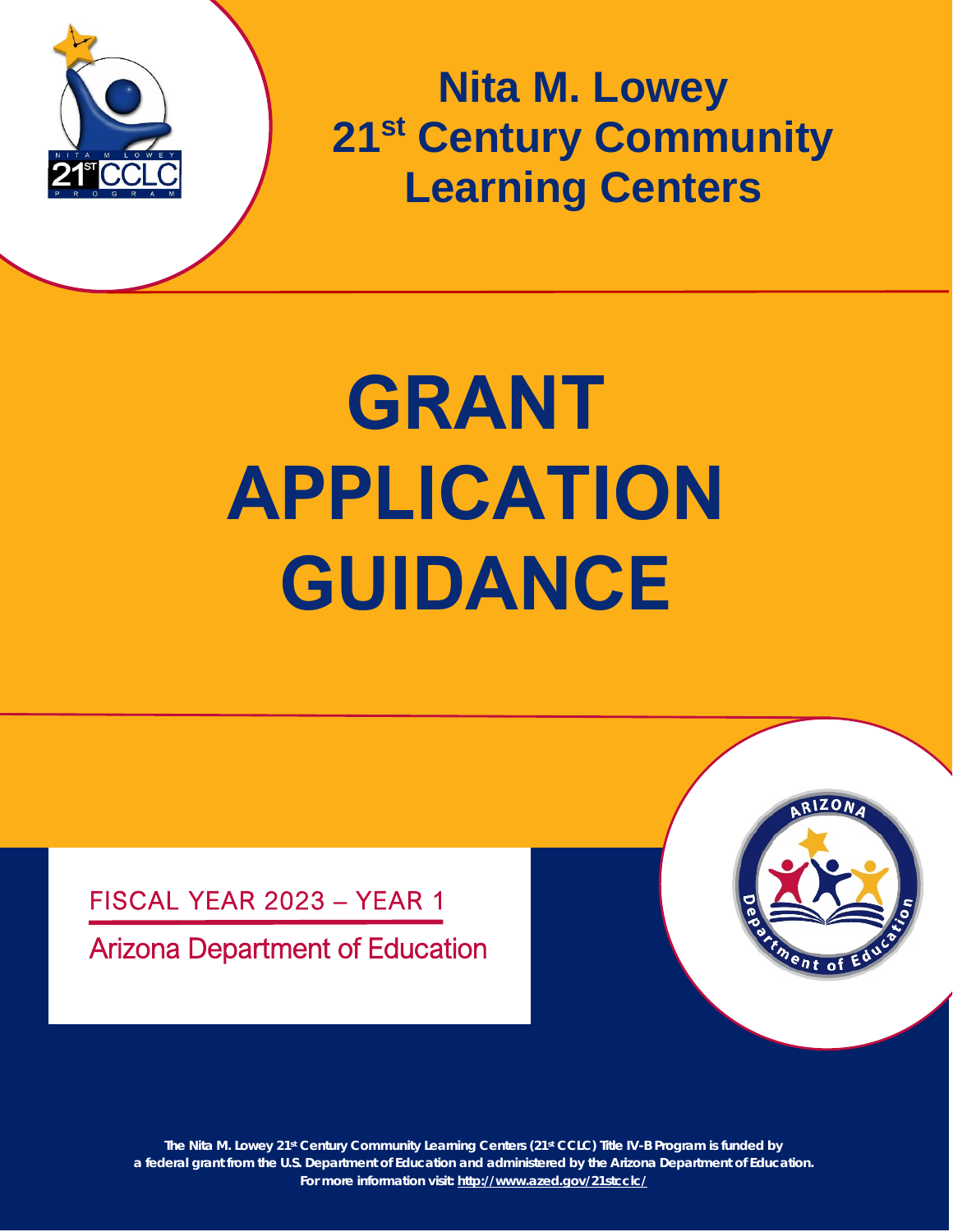



# **Table of Contents**

| 21st CCLC AT-A-GLANCE REOUIREMENTS. | 25 |
|-------------------------------------|----|
|                                     |    |
|                                     |    |
|                                     |    |
|                                     |    |
|                                     |    |
|                                     |    |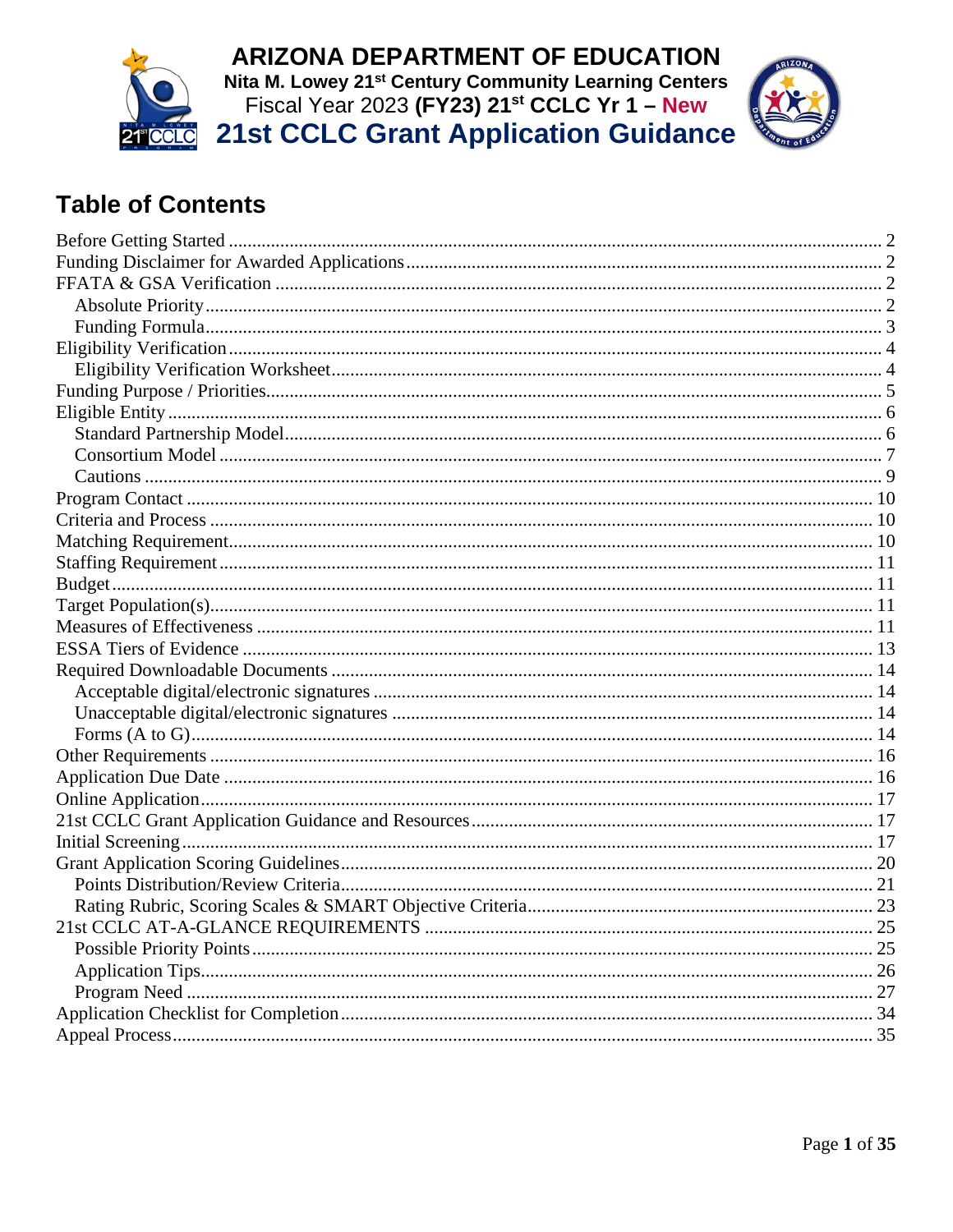



# <span id="page-2-0"></span>**Before Getting Started**

- 1. Review the entire application including the "Grant Application Guidance and Resources," <http://www.azed.gov/21stcclc/application-information/> prior to beginning work on the application.
- 2. Write the Application as if the program will be operating in a standard or regular non-pandemic impacted year.

Applicants may review the U. S. Office of Elementary & Secondary Education's website with the link to the 21<sup>st</sup> CCLC Programs at [U.S. Office of Elementary & Secondary Education](https://oese.ed.gov/offices/office-of-formula-grants/school-support-and-accountability/21st-century-community-learning-centers/)

# <span id="page-2-1"></span>**Funding Disclaimer for Awarded Applications**

The Grantee acknowledges and agrees that the Arizona Department of Education's (ADE) award and/or payment of funds under this agreement is contingent upon ADE receiving funds from Federal, State, or other funding sources to support the grant. Notwithstanding any other provisions of this agreement, in the event that ADE funding is reduced or rescinded by Federal, State, or other funding sources, ADE may immediately reduce the amount of funds awarded or terminate this agreement by written notice to the Grantee.

# <span id="page-2-2"></span>**FFATA & GSA Verification**

Check off the boxes and complete a short description of your project. This section must be completed and will not be scored by the Peer Reviewers.

# <span id="page-2-3"></span>**Absolute Priority**

The District (Lead Fiscal Agent) must be located within the State of Arizona in order to be awarded and receive Nita M. Lowey 21<sup>st</sup> Century Community Learning Centers (21<sup>st</sup> CCLC) Title IV-B grant award.

To be eligible to apply for this grant, entities must serve students who attend schools where there is not less than 40 percent economically disadvantaged students in the total school population.

Applications proposing services to schools with less than 40 percent economically disadvantaged students will not be considered.

Applicants may provide National School Lunch Program (NSLP) free/reduced-price percentage <http://www.azed.gov/hns/frp/> or other verifiable risk factor data, including the data source, that shows that this Site serves students where at least 40% of the students are economically disadvantaged.

If ADE discovers a discrepancy in absolute priority data submitted, the applicants will be required to provide other verifiable data including the data source during the initial screening process. Applicants must submit requested data within 2 business days of receiving notification of discrepancy.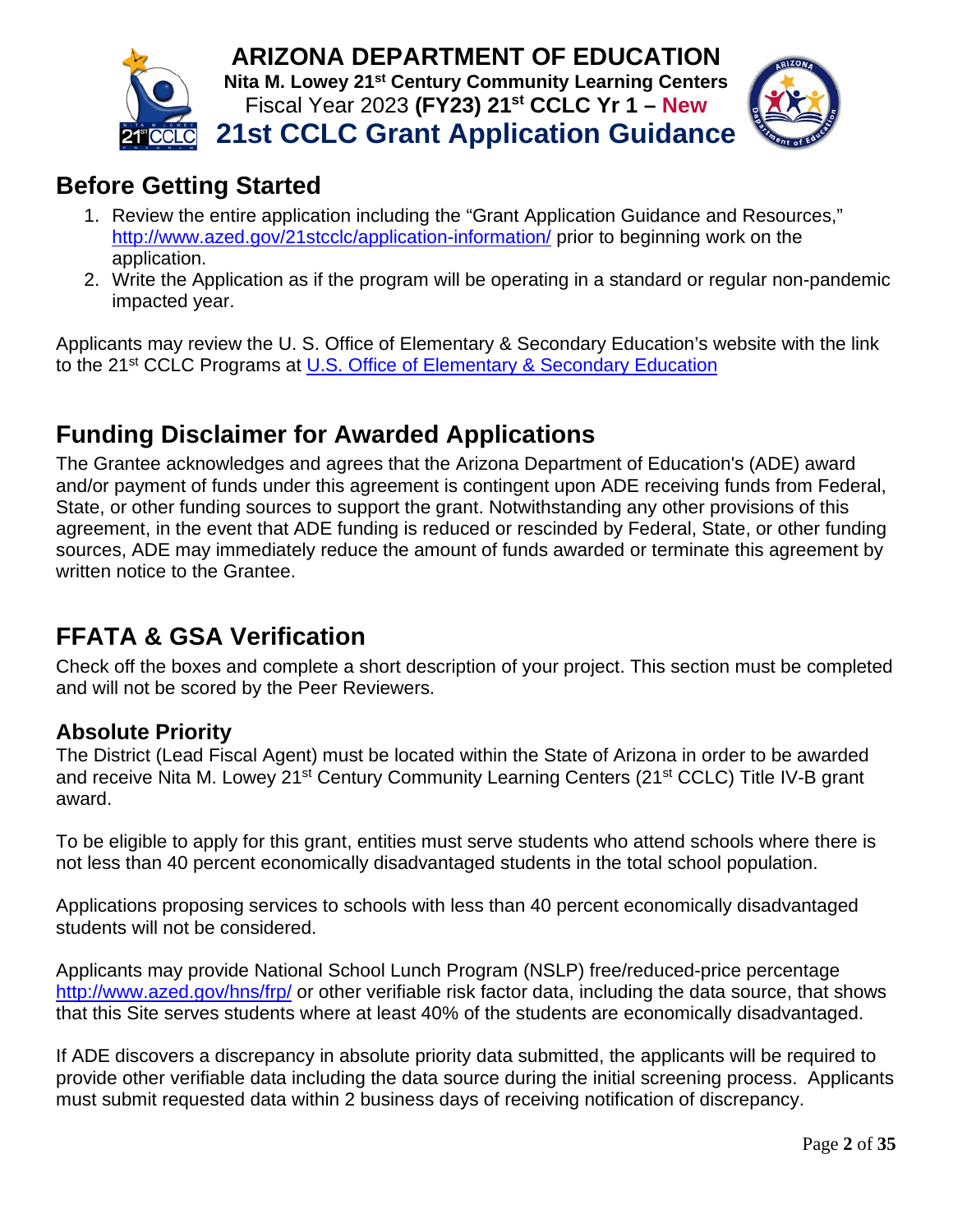



# <span id="page-3-0"></span>**Funding Formula**

The total 21st CCLC grant funding request for each Site proposal must be justified by a funding formula as described below.

First, determine the number of Regular Attendees that will be used in the formula. The Regular Attendees are the number of students who will attend the 21st CCLC Program for 30 days or more. The number of Regular Attendees used in the funding formula cannot exceed 30% of the total enrolled students at the school on October 1. Applicants must use *The Oct1 – October 1 Enrollment Report* located in the AzEDS Portal in the Grants Management System. Within that Report, use the "Total Passed by School:" number for the Total Enrollment. This is the official October 1 enrollment count, and this official October 1 enrollment number will be verified by ADE. *Caution*: Do not use the "Total Enrollments by School:" number because this number includes students who may have been submitted but *were not counted* towards the official October 1 enrollment due to being counted elsewhere or not passing some other October 1 data integrity rule.

NOTE: October 1 enrollments are not finalized until mid-January. Applicants must check their October 1 enrollment after January 16 and before submitting the application in GME. ADE will verify this number using the finalized October 1 enrollment.

#### **The total funds requested may not exceed the \$120,000 maximum nor fall below the \$50,000 minimum.**

Funding Formula:

- (a)  $\blacksquare$  Total Enrollment on October 1 X 30% = Regular Attendees
- (b)  $\frac{1}{\sqrt{2}}$  Regular Attendees x 120 days x \$10 per student = Total
- (c) \_\_\_\_ Total Funds Requested

#### Examples:

Funding Formula:

- (a) 370 Total Enrollment on October 1 X 30% = 111 Regular Attendees
- (b) 111 Regular Attendees x 120 days x  $$10$  per student =  $$133,200$
- (c) \$120,000 Total Funds Requested (Eligible to Apply)\*

\*This Site's total funds as justified by the formula exceed \$120,000. However, the applicant may request only \$120,000 because total funds requested may not exceed the \$120,000 maximum.

Notes:

1) It is permissible to target LESS than 30% of the October 1 enrollment in the Site application. 2) It is also permissible to propose to serve a number of Regular Attendees which results in the formula calculation rising above the maximum allowable amount of \$120,000. But in this case, any funds above the \$120,000 21st CCLC annual Site funding cap would have to come from another source.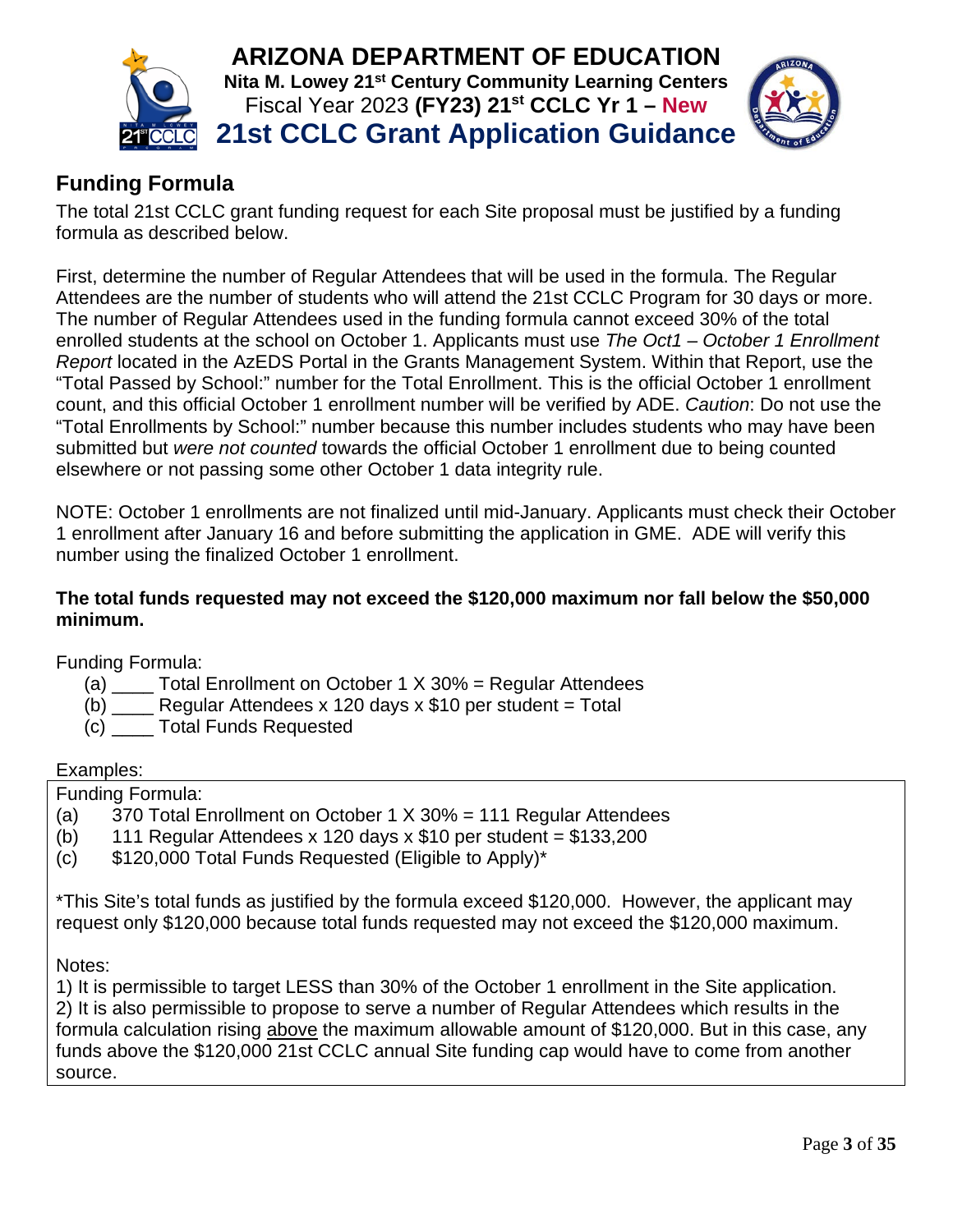



#### Funding Formula:

- (a) 200 Total Enrollment on October 1 X 30% = 60 Regular Attendees
- (b) 60 Regular Attendees x 120 days x \$10 per student =  $$72,000$
- (c) \$72,000 Total Funds Requested (Eligible to Apply)

This Site's total funds are within the \$120,000 maximum and does not fall below the \$50,000 minimum. The Site may request the \$72,000 in its application.

Funding Formula:

- (a) 130 Total Enrollment on October 1 X 30% = 39 Regular Attendees
- (b) 39 Regular Attendees x 120 days x  $$10$  per student =  $$46,800$
- $(c)$  \$0 Total Funds Requested (Not Eligible to Apply)\*

\*This Site's total funds are below the \$50,000 minimum. The Site is not eligible to apply.

Note: This Site would not be eligible to apply for the 21st CCLC Grant.

**MINIMUM TOTAL ENROLLMENT- The total enrollment of each school site must be greater than 138 students on October 1 to be eligible to apply for the 21st CCLC Grant.**

# <span id="page-4-0"></span>**Eligibility Verification**

21st CCLC Program eligibility is based on minimum requirements for 21st CCLC funding. Each 21st CCLC Program may serve only the students of one qualifying school (Site), and 21st CCLC Program awards are Site-specific.

Eligibility of a school site to receive a 21st CCLC Program award is determined by completing the Eligibility Verification Worksheet for each Site.

#### <span id="page-4-1"></span>**Eligibility Verification Worksheet**

Before beginning an application for the *Nita M. Lowey 21st Century Community Learning Centers (21st CCLC) Grant* for a Site, complete the *Eligibility Verification Worksheet* to determine if the Site meets eligibility requirements.

The Eligibility Verification Worksheet can be found in the 21st CCLC Grant Application (Word Version) on the ADE 21st CCLC Grant Application Competition Information page.

Minimum requirements are ABSOLUTE PRIORITY and FUNDING FORMULA. If a Site does not meet the minimum requirements, do not add the Site to the application as the 21st CCLC application for that Site will not be reviewed nor approved.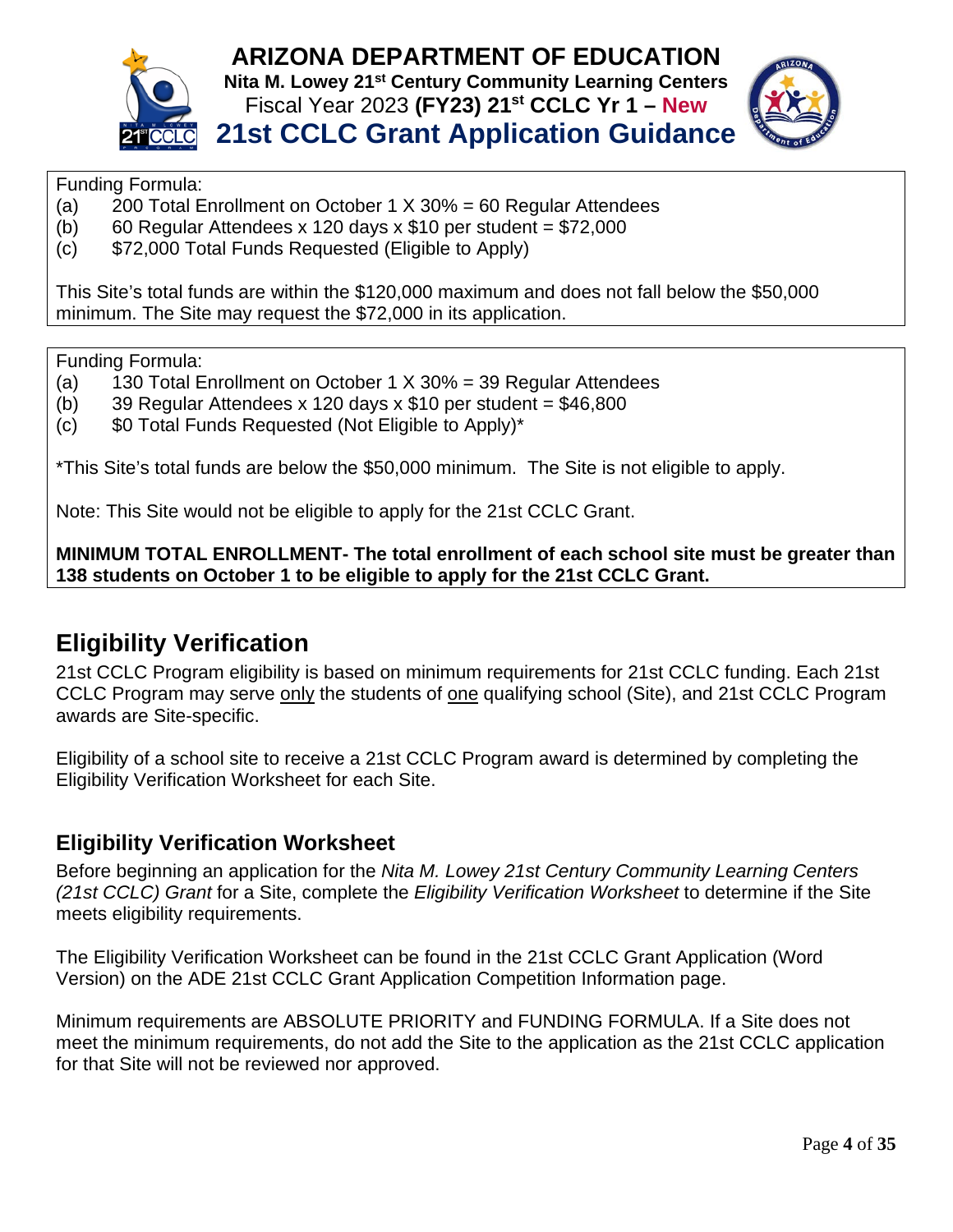|                           | <b>ARIZONA DEPARTMENT OF EDUCATION</b><br>Nita M. Lowey 21 <sup>st</sup> Century Community Learning Centers<br>Fiscal Year 2023 (FY23) 21 <sup>st</sup> CCLC Yr 1 - New<br><b>21st CCLC Grant Application Guidance</b>         |  |
|---------------------------|--------------------------------------------------------------------------------------------------------------------------------------------------------------------------------------------------------------------------------|--|
| <b>Worksheet Formulas</b> |                                                                                                                                                                                                                                |  |
| <b>Abosolute Priority</b> |                                                                                                                                                                                                                                |  |
|                           | 1. Provide National School Lunch Program (NSLP) fee/reduced-price percentage http://www.azed.gov/nns/frp/or other verifiable risk factor data, including the data source, that shows that this site serves students where atle |  |

| <b>Funding Formula</b>                                                                                                                                                                                                         |                                            |     |     |                                                                                      |     |     |                          |     |     |      |                                       |
|--------------------------------------------------------------------------------------------------------------------------------------------------------------------------------------------------------------------------------|--------------------------------------------|-----|-----|--------------------------------------------------------------------------------------|-----|-----|--------------------------|-----|-----|------|---------------------------------------|
| 3.21stCCLC funding will not exceed the \$120,000 maximum nor fall below the \$50,000 minimum.                                                                                                                                  |                                            |     |     |                                                                                      |     |     |                          |     |     |      |                                       |
| 4. Enter the October 1st number of enrolled students at the site. Number of Requiar Attendees cannot be greater than 30% of the total student enrollment on October 1.                                                         |                                            |     |     |                                                                                      |     |     |                          |     |     |      |                                       |
| 5. Number of Regular Attendees are students who will attend 30 days or more. The maximum number cannot be greater than 100 regular attendees and the minimum number cannot be less than 42 regular attendees. Total Enrollment |                                            |     |     |                                                                                      |     |     |                          |     |     |      |                                       |
| 6.21stCCLC funding will be based on 120 days of service per year.                                                                                                                                                              |                                            |     |     |                                                                                      |     |     |                          |     |     |      |                                       |
| 7.21stCCLC funding will be based on \$10 per student.                                                                                                                                                                          |                                            |     |     |                                                                                      |     |     |                          |     |     |      |                                       |
| 8. Enter the Funding Formula. Regular Attendees x 120 days x \$10 per student= Total                                                                                                                                           |                                            |     |     |                                                                                      |     |     |                          |     |     |      |                                       |
| 9. Total Funds Requested                                                                                                                                                                                                       |                                            |     |     |                                                                                      |     |     |                          |     |     |      |                                       |
|                                                                                                                                                                                                                                |                                            |     |     |                                                                                      |     |     |                          |     |     |      |                                       |
| <b>Qualifying Questions</b>                                                                                                                                                                                                    |                                            |     |     |                                                                                      |     |     |                          |     |     |      |                                       |
| 10. Ifawarded, a Site Coordinator will be hired to be on site during center hours.                                                                                                                                             |                                            |     |     |                                                                                      |     |     |                          |     |     |      |                                       |
| 11. Does the site meet the minimum requirements to apply for 21st CCLC Funding?                                                                                                                                                |                                            |     |     |                                                                                      |     |     |                          |     |     |      |                                       |
| -- Yes - Eligible site for 21st CCLC funding.                                                                                                                                                                                  |                                            |     |     |                                                                                      |     |     |                          |     |     |      |                                       |
|                                                                                                                                                                                                                                |                                            |     |     | -- No-Ineligible site for 21 st CCLC funding. Do not add to the funding application. |     |     |                          |     |     |      |                                       |
|                                                                                                                                                                                                                                |                                            |     |     |                                                                                      |     |     |                          |     |     |      |                                       |
|                                                                                                                                                                                                                                |                                            |     |     |                                                                                      |     |     |                          |     |     |      |                                       |
|                                                                                                                                                                                                                                |                                            |     |     |                                                                                      |     |     |                          |     |     |      |                                       |
| Eligibility Ve rification Work sheet                                                                                                                                                                                           |                                            |     |     |                                                                                      |     |     |                          |     |     |      |                                       |
|                                                                                                                                                                                                                                |                                            |     |     |                                                                                      |     |     |                          |     |     |      |                                       |
| Site Name                                                                                                                                                                                                                      | <b>Absolute Priority</b><br>Q <sub>1</sub> | Q.2 | Q.3 | Q.4                                                                                  | Q.5 | Q.6 | Funding Form ula<br>Q, 7 | Q.8 | Q.9 | Q.10 | <b>Qualifying Que stions</b><br>Q, 11 |

If the answer is Yes for Q. 11, then the site is eligible to apply for the 21st CCLC grant.<br>If the answer is No for Q. 11, then the site is noteligible to apply for the 21st CCLC grant. Do not add this site to the

**Note:** 5 sites is the maximum number a District can add to the Eligibility Worksheet. Click on the "add a site (+)" to add additional sites up to the 5 sites that are allowed. The Eligibility Worksheet must be completed for each site added.

# <span id="page-5-0"></span>**Funding Purpose / Priorities**

For important information regarding this program, please review the "New Site Application Information" Tab and other information located on the  $21<sup>st</sup>$  CCLC website at <http://www.azed.gov/21stcclc/>

The 21st CCLC programs must provide safe and accessible environments for students during non-school hours. Each grant program must serve students from one school Site, where there is not less than 40 percent economically disadvantaged students in the total school population. Program services may be offered at the school and at alternative sites. All centers must provide a range of high-quality services to support student learning and development.

Authorized under the Elementary and Secondary Education Act (ESEA), as amended by Every Student Succeeds Act (ESSA), Title IV, Part B administered by the Arizona Department of Education; the specific purposes of the law are to:

(1) Provide opportunities for academic enrichment, including providing services to help students, particularly students who attend low-performing schools, to meet the challenging State academic standards;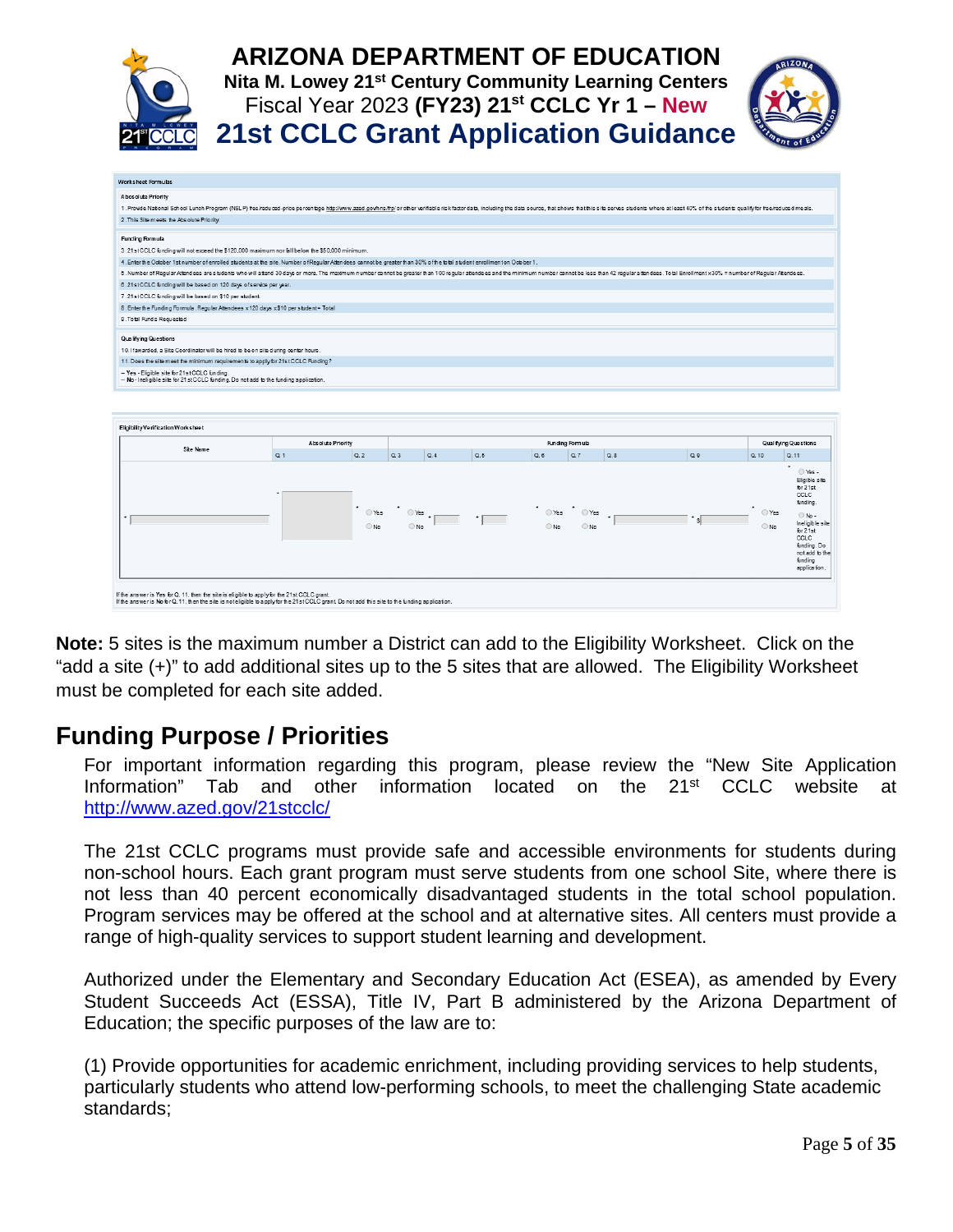



(2) Offer students a broad array of additional services, programs, and activities, such as youth development activities, service learning, nutrition and health education, drug and violence prevention programs, counseling programs, art, music, physical fitness and wellness programs, technology education programs, financial literacy programs, environmental literacy programs, mathematics, science, career and technical programs, internship or apprenticeship programs, and other ties to an in-demand industry sector or occupation for high school students that are designed to reinforce and complement the regular academic program of participating students;

(3) Offer families of students served by community learning centers opportunities for active and meaningful engagement in their children's education, including opportunities for literacy and related education development.

(4) Grants funded by the 21st CCLC program may supplement, NOT supplant, existing out-ofschool funding or programs.

# <span id="page-6-0"></span>**Eligible Entity**

The term "eligible entity" means a local education agency (LEA), community-based organization, Indian tribe, or tribal organization (as such terms are defined in section 4 of the Indian Self-Determination and Education Act {25 U.S.C. 450b}), another public or private entity, or consortium of 2 or more such agencies, organizations, or entities.

Each 21st CCLC Program Application may serve only the students of one qualifying school (Site), and each 21st CCLC Program award under that Application is Site-specific. Applications for 21st CCLC funding must be made under the District (Lead Fiscal Agent) which the school (Site) operates under.

If an "eligible entity" (per the paragraph above) is not the school site's District, then the entity must apply under a District (Lead Fiscal Agent) for 21<sup>st</sup> CCLC funding for a specific Site or Sites within the District as a Participating Member Eligible Entity.

There are two pathways for "eligible entities" to receive 21st CCLC program funds in partnership with the District and its school Sites, as detailed below:

## <span id="page-6-1"></span>*Standard Partnership Model*

a. The "eligible entity" may serve as a partner, providing some contracted services for the 21st CCLC program run by the District for the Site(s). In this case, the contracted Program Service Provider would not be named in the original 21st CCLC Yr 1 – NEW application but would instead be included in the budget of the application as a subcontractor when and where appropriate.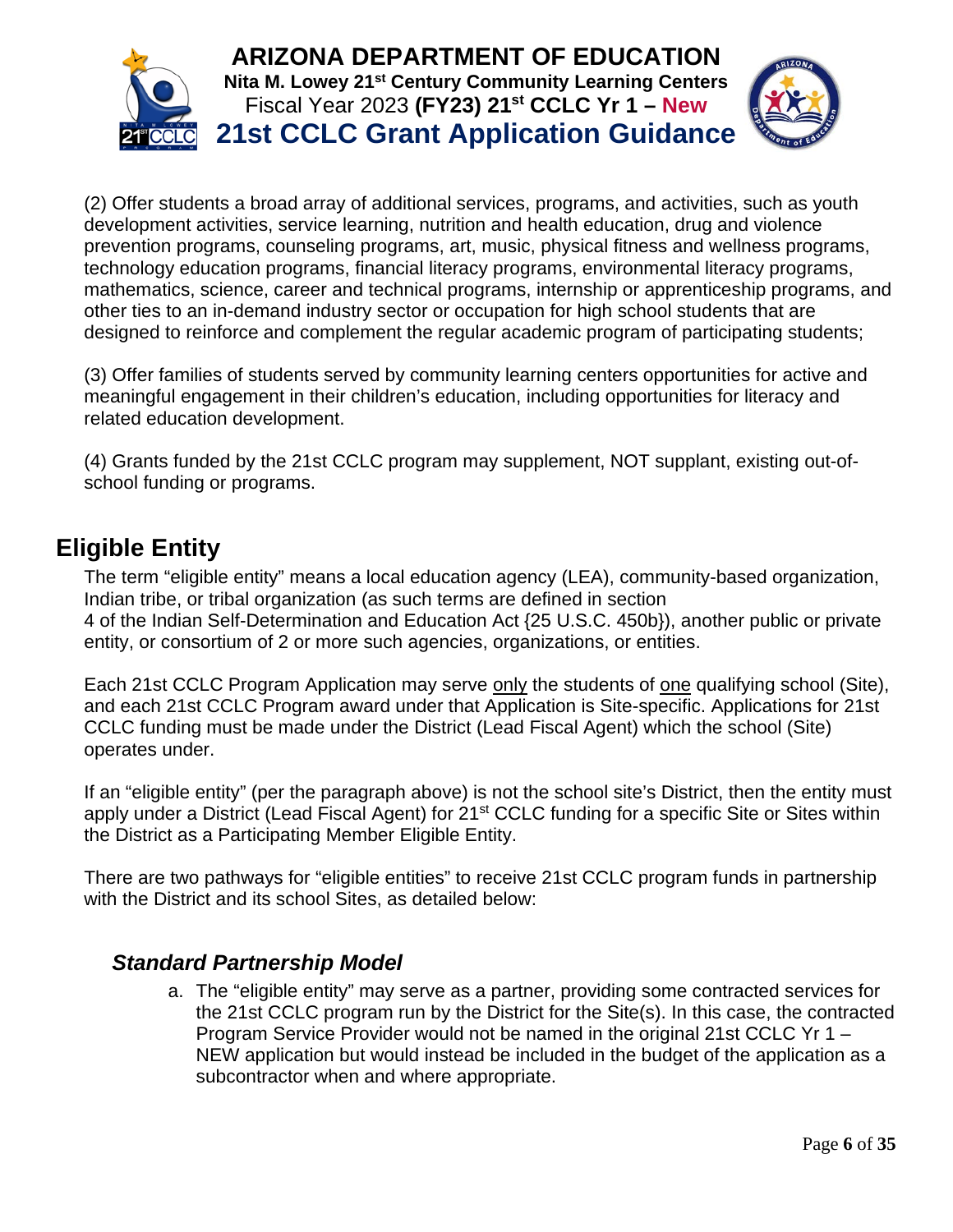

#### **Standard Partnership Model**

School District is the Program Services Provider - All but a few applicants choose this model



\*\* There is no limit to subcontractors per site.

### <span id="page-7-0"></span>*Consortium Model*

- b. Alternatively, the "eligible entity" may serve as the 21st CCLC Program Service Provider and School Site Program Coordinator under a Consortium with the District and School administration.
- c. If the "eligible entity" will be the exclusive 21st CCLC Program Service Provider for the school Site, the school Site and its District must agree to serve as the Lead Fiscal Agent and to complete such other parts of the grant requirements that the "eligible entity" is unable to complete due to FERPA and other constraints.
- d. This model of 21st CCLC consortium application is completed utilizing the same application process as all *21st CCLC Yr 1 – NEW* applicants. The consortium application must also include completed Forms F & G, with the required signatures, uploaded into the Related Documents section of the Grants Management System. Forms F & G are available by contacting the 21<sup>st</sup> CCLC Inbox at [21stCCLCInbox@azed.gov.](mailto:21stCCLCInbox@azed.gov)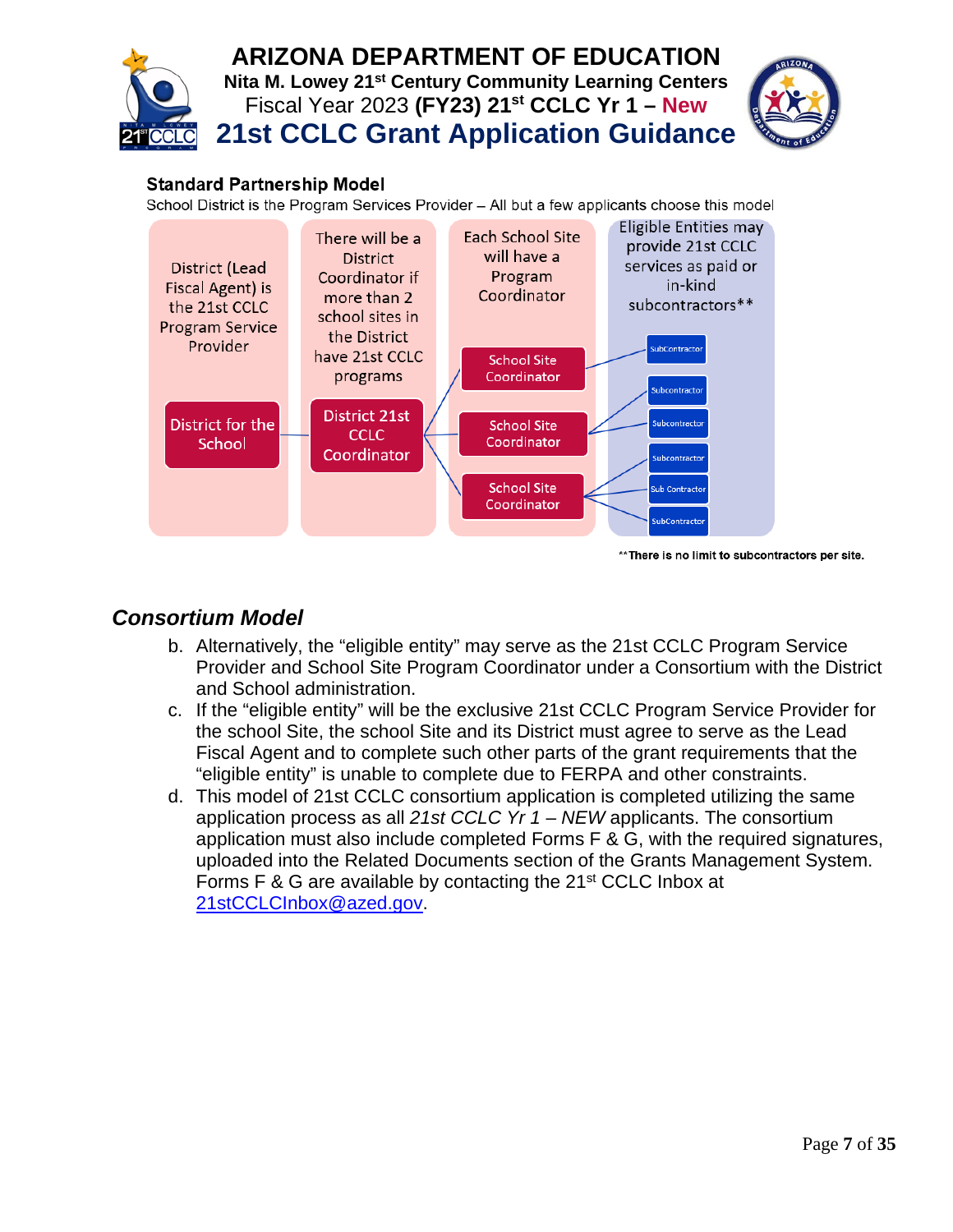

#### **Consortium Model**

Consortium formed with a School District - Rarely, applicants choose this Consortium Model



All but a few applicants choose the Standard Partnership Model (Option 1). Most ADE 21st CCLC program sites operate under this model. Rarely, an applicant chooses the Consortium Model (Option 2).

An "eligible entity" MUST partner with and operate the 21st CCLC program under the District (Lead Fiscal Agent) for several reasons; the most important being the Family Educational Rights and Privacy Act (FERPA) (20 U.S.C. § 1232g; 34 CFR Part 99) which is a Federal law that protects the privacy of student education records. Access to student level data protected by FERPA is necessary to complete required state and federal reporting for this federal grant.

Operating a 21st CCLC program under the District (Lead Fiscal Agent) creates a partnership that enables an "eligible entity" that is not a District to satisfy all the requirements of the 21st CCLC grant because:

- 1. 21st CCLC applicants must report on student level data such as grades and student attendance. FERPA laws must be followed, and schools must protect student level data under law. Schools are able to submit the information to ADE without compromising student data (for example 21st CCLC program student attendance must be entered into the Student Information System on a regular basis).
- 2. In addition to program attendance, 21<sup>st</sup> CCLC State and Federal level reporting is required which includes reporting on student progress towards grant objectives. Schools have access to these FERPA protected data on grades and other student level achievement data,
- 3. 21<sup>st</sup> CCLC Federal level reporting is required which includes reporting on activities, staffing, family engagement, student participation by number of days attended, grade level,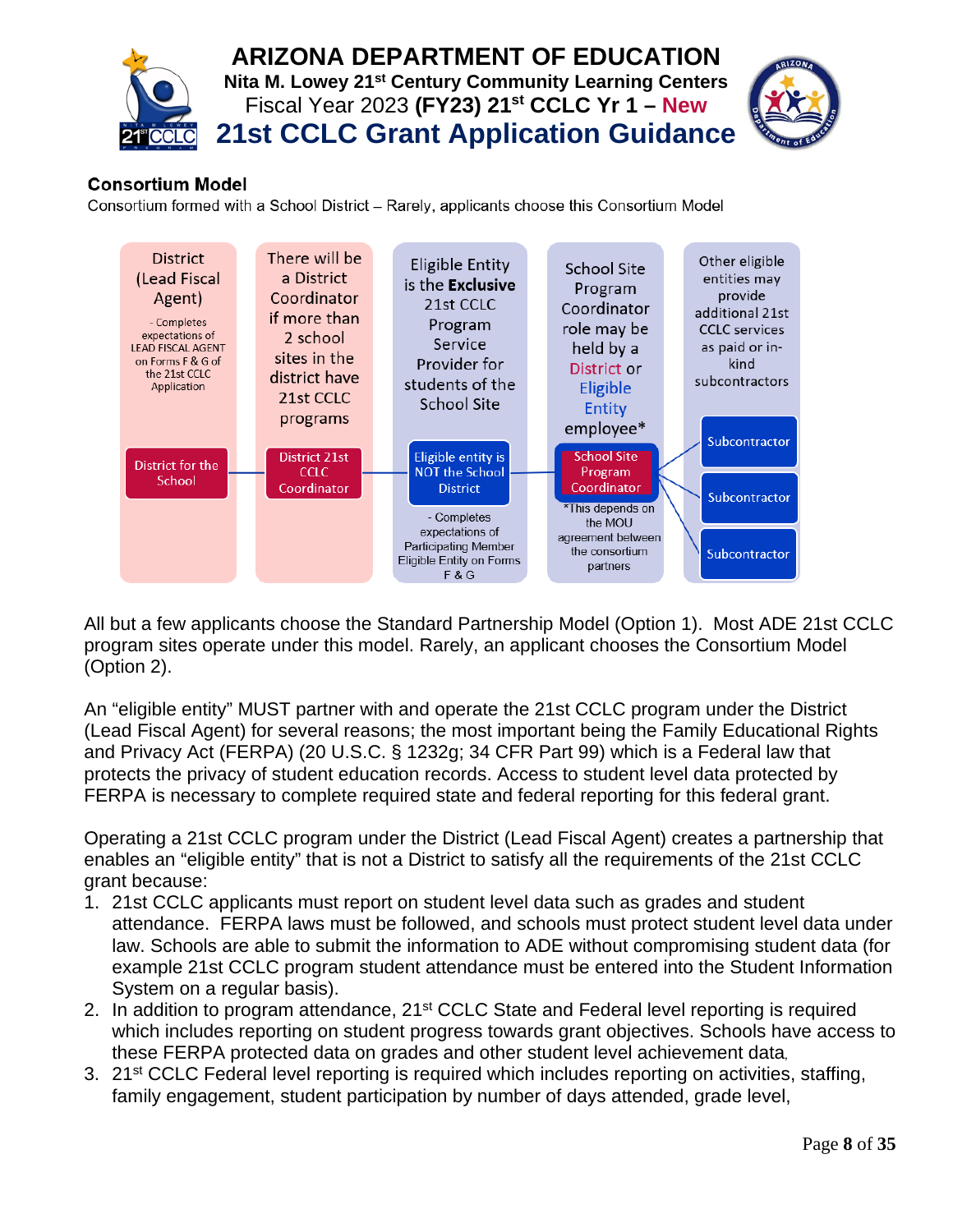



race/ethnicity, and other data which are entered and will be found in the school's Student Information System.

4. The ADE requires the applicant to be the District (Lead Fiscal Agent) that can be held accountable during and after the grant term ends. This includes programmatic and fiscal audits.

## <span id="page-9-0"></span>**Cautions** (*Items listed below are frequently missed by applicants*)

- $\Box$  All guidance provided is in accordance with federal and state laws and adheres to regulations **SEC. 4204. LOCAL COMPETITIVE SUBGRANT PROGRAM.**  (a) IN GENERAL — S.1177-188 — S.1177-191
- $\Box$  Read this 21st CCLC Grant Application Guidance in its entirety.
- $\Box$  All Lead Fiscal Agents and Program Sites that provide services must be within the state of Arizona.
- $\Box$  All Needs Assessments and School/Community Level Data must be based on the current and prior years' statistics. Therefore, the school must have been open for at least one year prior to application submission to be eligible.
- $\Box$  It is highly recommended that applicants review the completed application in its entirety to ensure that each response is complete and correct and is in alignment with responses provided in other areas of the application.
- $\Box$  Program Sites that ended a previous 21st CCLC grant award or opted out in Out of Compliance or High-Risk Status (risk levels 3 and 4), may apply during a new competition (see below).
	- o If awarded a new 21st CCLC grant, these programs will enter under the following Special Conditions:
	- o The Program Leaders will receive intensive technical assistance and monitoring from ADE during year one of the grant award to ensure capacity.
	- o By the close of year one of the new grant award, the Program must demonstrate Substantial Compliance to be eligible to apply for continued funding beyond year one.
	- o Clarification: *Conditional Award status will only apply to those applicants that did not end the previous year's 21st CCLC program in Substantial Compliance. Applicants that have a year or more time lapse between awards will begin the new award in "regular" status without the Special Conditions outlined above.*
- $\Box$  The online application & included mandatory forms deadline is March  $7<sup>th</sup>$ , 2022 fully submitted at the "LEA Authorized Representative" approved level in the Grants Management System (GME) by exactly 11:59 p.m. NO EXCEPTIONS.
- $\Box$  The 21st CCLC programs must provide safe environments for students during non-school hours. Each grant program must serve students from one school Site. To be eligible to apply for this grant, entities must serve students who attend schools where there is not less than 40 percent economically disadvantaged students in the total school population.
- $\Box$  Services may be offered at the school and at other locations provided that any other locations than the students' school are equally as accessible as if those services were offered at the students' school. All centers must provide a range of high-quality services to support student learning and development. If, after a Site has been awarded, 21st CCLC services are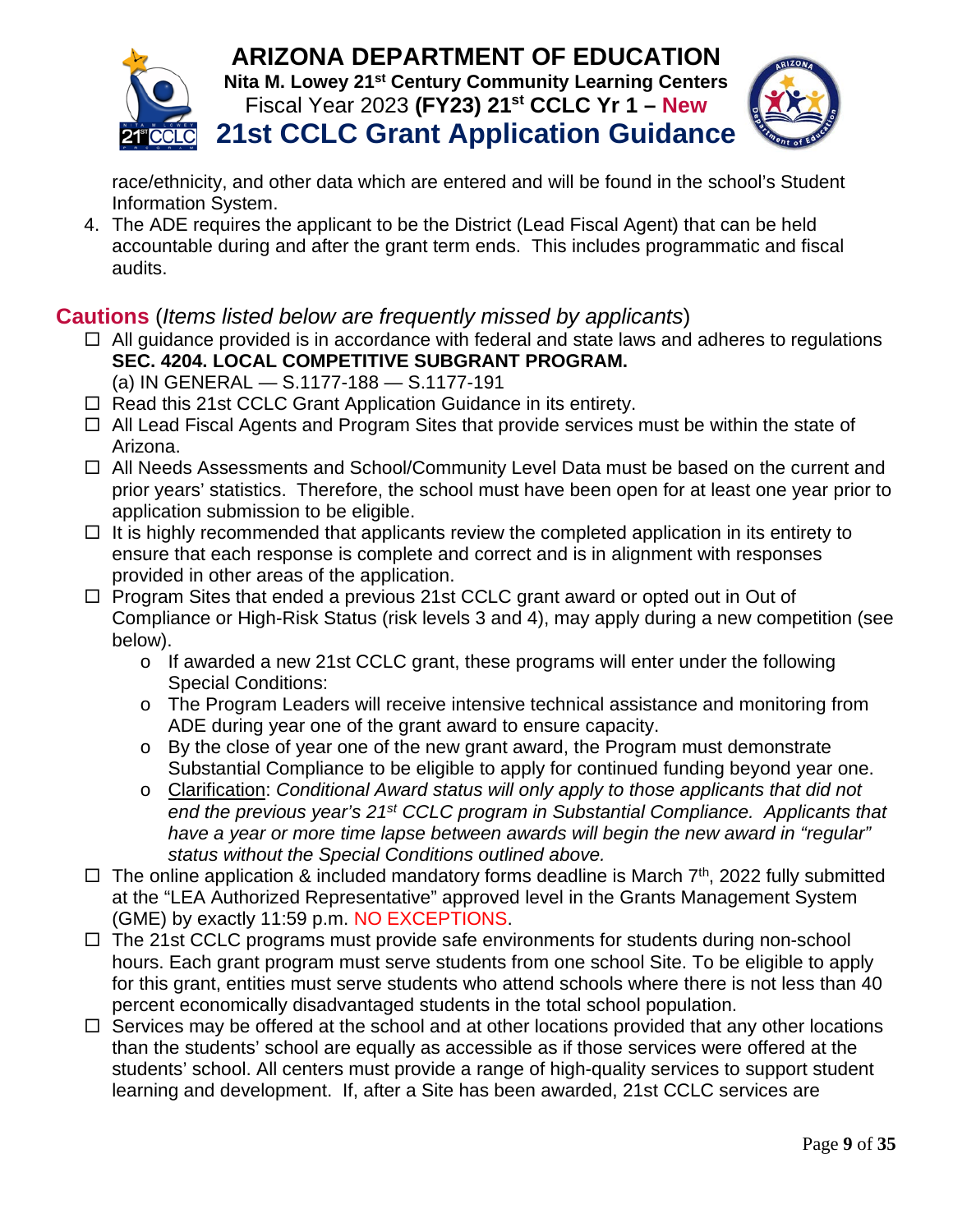

discovered to be offered in another location that is not equally as accessible as if they were offered at the students' school, then that may be grounds for losing the grant award.

 $\Box$  Additional attachments uploaded in the Related Documents in the Grants Management System will **NOT** be considered in the evaluation of the application. Only the Additional Mandatory Downloadable Forms A-E (Forms A-G for Consortium Applicants) will be reviewed.

# <span id="page-10-0"></span>**Program Contact**

#### Arizona Department of Education (ADE)

Nita M. Lowey 21<sup>st</sup> Century Community Learning Center (21st CCLC) Program Unit All questions regarding the application must be submitted via email to [21stCCLCInbox@azed.gov.](mailto:21stCCLCInbox@azed.gov) Questions received and answers provided will be posted on the ADE 21st CCLC website on its FAQs page at this link:<https://www.azed.gov/21stcclc/faqs> so that all applicants have access to exactly the same information.

## <span id="page-10-1"></span>**Criteria and Process** used to evaluate all applications

Proposals will be reviewed pending successful completion of **ALL** required components of the application. The complete application must include the mandatory assurance forms (see the Required Downloadable Documents section).

The number of awards is based on the final US Department of Education (ED) award amount and peer review scores to determine the number of proposals approved. Geographic equity may be considered when awarding 21st CCLC funding applicants. *In the event that anticipated federal funding is decreased or eliminated, a proportional decrease may be made to all awardees. All funding is contingent upon ADE's receipt of federal funds.*

The 21st CCLC award will be for three consecutive years, with applicants receiving 100% funding for each of the first three years of the program if the Site demonstrates Substantial Compliance (see the *21st CCLC Guidance Handbook*). Substantial Compliance is defined as compliance with the substantial or essential requirements of the 21st CCLC contract that satisfies its purpose or objective.

If the Site meets Substantial Compliance during the 3<sup>rd</sup> year, the applicant will be continued for 2 additional years (year 4 and 5) at 75% of the original funding. Continued funding in years 4 and 5 is based on demonstrating Substantial Compliance each continuing year.

# <span id="page-10-2"></span>**Matching Requirement**

No matching funds required; however, applicants may indicate cost sharing in the budget description when appropriate.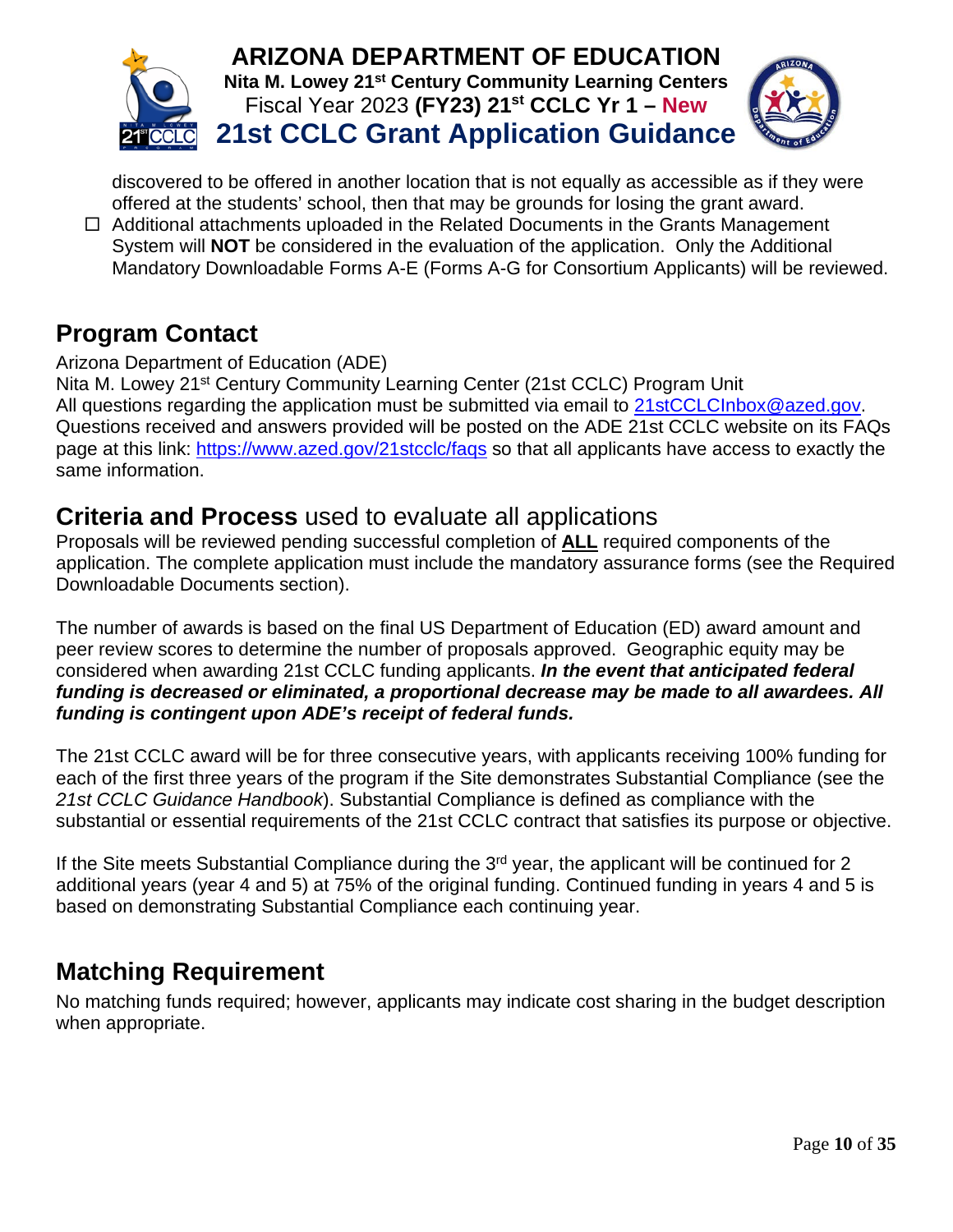

# <span id="page-11-0"></span>**Staffing Requirement**

Each entity must employ at least one Site Program Coordinator per Site to be on site during center hours if awarded. Site Principals cannot receive any 21st CCLC compensation and may not serve as the Site Program Coordinator.

# <span id="page-11-1"></span>**Budget**

Do not check the box labeled, "*By checking this box the LEA is waiving allocation….*"

**Budget Period** *July 1, 2022 – June 30, 2023*

Official award to new grantees will occur at the State Board of Education (SBE) meeting in mid-June. For grant applications moving forward for approval to the SBE, expenses to the 21st CCLC grant can be obligated after the budget period begins on July 1. Grantees should make their first reimbursement request no later than October 1 and at least once a month thereafter. 21<sup>st</sup> CCLC funds are not allowed to be carried over from one fiscal year to the next.

**Applicants must apply for a minimum of \$50,000 or up to a maximum of \$120,000 in the first year.**

# <span id="page-11-2"></span>**Target Population(s)**

- *(1) Students:* 21st CCLC Programs target pre-kindergarten to twelfth grade students who attend schools with a high concentration (40% or higher) of students from economically disadvantaged families. The 21st CCLC program targets **at-risk students** especially those considered most academically at-risk. Students attending these schools and living within the district-defined service area of such schools, are eligible to participate.
- *(2) Adults and Families:* In addition to students, the 21st CCLC Program must also serve adult family members of those students **who are actively participating** in the regular 21st CCLC program. These adult family members are provided with family engagement and/or family literacy services or activities that support the academic achievement of the actively participating students.

# <span id="page-11-3"></span>**Measures of Effectiveness**

The Measures of Effectiveness required by the 21st CCLC Title IV-B section of federal law are embedded within the application questions.

IN GENERAL.—For a program or activity developed pursuant to this part to meet the measures of effectiveness, monitored by the State educational agency as described in section 4203(a)(14), such program or activity shall—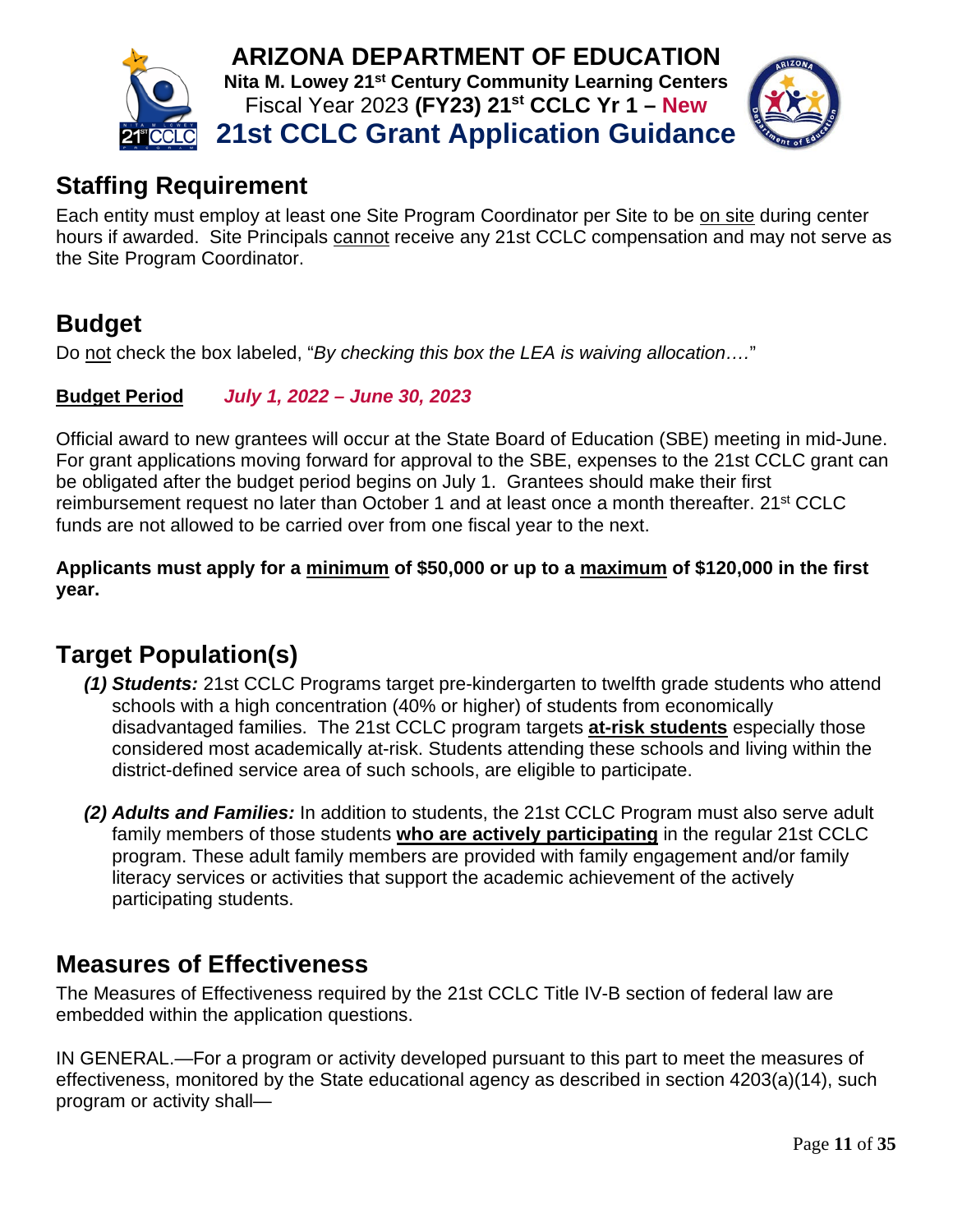



- 1. be based upon an assessment of objective data regarding the need for before and after school (or summer recess) programs and activities in the schools and communities;
- 2. be based upon an established set of performance measures aimed at ensuring the availability of high-quality academic enrichment opportunities;
- 3. if appropriate, be based upon evidence-based research that the program or activity will help students meet the challenging State academic standards and any local academic standards;
- 4. ensure that measures of student success align with the regular academic program of the school and the academic needs of participating students and include performance indicators and measures described in section 4203(a)(14)(A); and
- 5. collect the data necessary for the measures of student success described in subparagraph (D).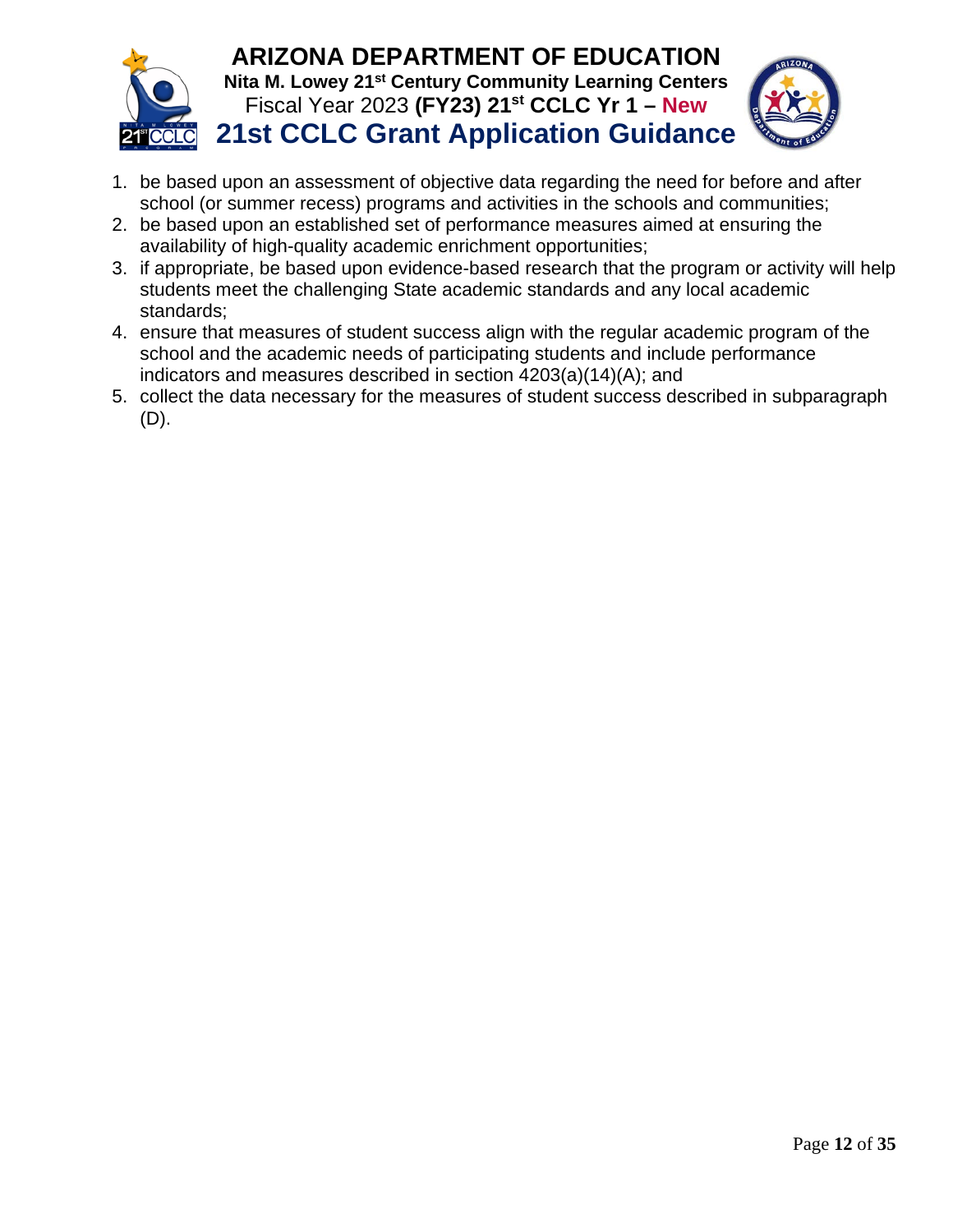

# <span id="page-13-0"></span>**ESSA Tiers of Evidence**

1) ESSA requires all applications to use the Measures of Effectiveness to connect the rationale behind their program design using the ESSA Tiers of Evidence framework. This allows for each program design to be intentional and targeted to the Needs Assessment for the community served using data and effective strategies based on research, including promising practices under Tier 4. Using evidence-based programs, curricula, and practices in 21st CCLC programs offers the greatest opportunity to boost student success. More information about the ESSA Tiers of Evidence can be found in ADE's [ESSA Guidance:](https://live-az-ade.pantheonsite.io/sites/default/files/2021/10/2021-22-ESSA%20Evidence%20Based%20Requirements%20and%20Resource%20Guidance%20editied%20for%20ESSER%20.9.1.2021.pdf)  [Evidence-based Strategies, Practices, Programs, and Interventions for School](https://live-az-ade.pantheonsite.io/sites/default/files/2021/10/2021-22-ESSA%20Evidence%20Based%20Requirements%20and%20Resource%20Guidance%20editied%20for%20ESSER%20.9.1.2021.pdf)  [Improvement](https://live-az-ade.pantheonsite.io/sites/default/files/2021/10/2021-22-ESSA%20Evidence%20Based%20Requirements%20and%20Resource%20Guidance%20editied%20for%20ESSER%20.9.1.2021.pdf)

| UNDERSTANDING THE ESSA TIERS OF EVIDENCE               |                                                                                                  |                                                                                                        |                                                                                                                 |                                                                                            |  |
|--------------------------------------------------------|--------------------------------------------------------------------------------------------------|--------------------------------------------------------------------------------------------------------|-----------------------------------------------------------------------------------------------------------------|--------------------------------------------------------------------------------------------|--|
|                                                        | <b>Strong</b><br>Evidence                                                                        | Moderate<br>TIER<br>2<br><b>Evidence</b>                                                               | Promising<br>tier<br>3<br><b>Evidence</b>                                                                       | <b>Demonstrates</b><br><b>TIER</b><br>a Rationale                                          |  |
| <b>Study Design</b>                                    | Well-designed and implemented<br>experimental study, meets WWC<br>standards without reservations | Well-designed and implemented<br>quasi-experimental study,<br>meets WWC standards<br>with reservations | Well-designed and implemented<br>correlational study, statistically<br>controls for selection bias <sup>a</sup> | Well-defined logic model based<br>on rigorous research                                     |  |
| <b>Results of</b><br>the Study                         | Statistically significant positive<br>effect on a relevant outcome                               | Statistically significant positive<br>effect on a relevant outcome                                     | Statistically significant positive<br>effect on a relevant outcome                                              | An effort to study the effects<br>of the intervention is planned<br>or currently under way |  |
| يجهى<br><b>Findings From</b><br><b>Related Studies</b> | No strong negative findings<br>from experimental or quasi-<br>experimental studies               | No strong negative findings<br>from experimental or quasi-<br>experimental studies                     | No strong negative findings<br>from experimental or quasi-<br>experimental studies                              | N/A                                                                                        |  |
| <b>Sample Size</b><br>& Setting                        | At least 350 participants,<br>conducted in more than<br>one district or school                   | At least 350 participants,<br>conducted in more than<br>one district or school                         | N/A                                                                                                             | N/A                                                                                        |  |
| Match                                                  | Similar population and setting<br>to your setting                                                | Similar population or setting<br>to your setting                                                       | N/A                                                                                                             | N/A                                                                                        |  |

a. Findings from experimental and quasi-experimental studies that either (a) meet the first three criteria for Tiers 1 and 2 but not the sample size, setting, or match requirements, or (b) do not meet WWC standards but statistically control for selection bias between the treatment and comparison groups are also eligible to meet Tier 3 Promising Evidence.

TIER 4 ENCOURAGES INNOVATION and new research on promising practices. A Tier 4 intervention must have a well-specified logic model that is based on rigorous research. In addition, an effort to study the effects of the program must already be planned or under way. Check with your state about its policies on Tier 4 evidence.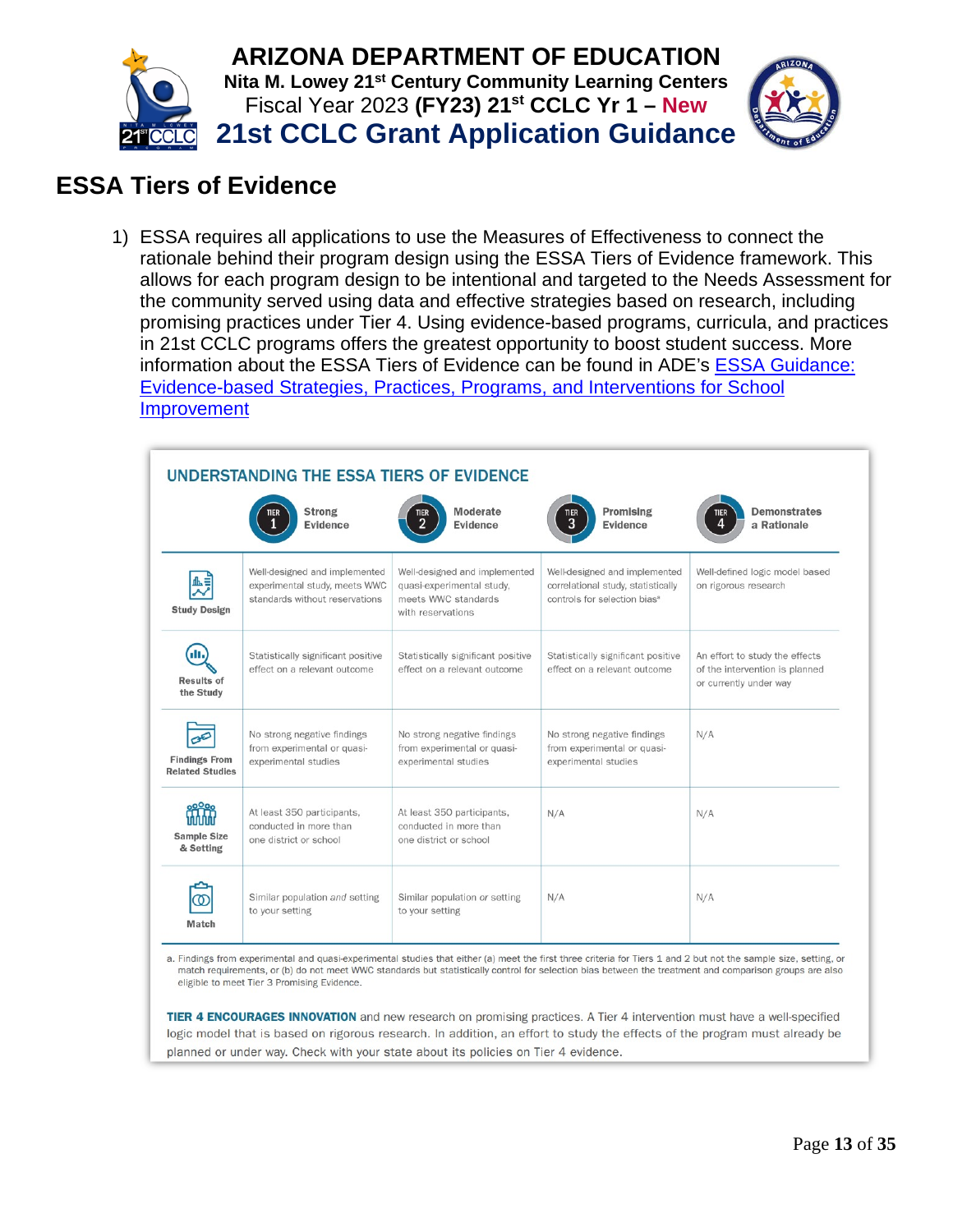



2) More information on the Tiers of Evidence for the Measures of Effectiveness can be found on the School Support & Improvement website here: <https://www.azed.gov/improvement/evidence-based-practices>

# <span id="page-14-0"></span>**Required Downloadable Documents**

The following downloadable assurance forms are a mandatory component of a complete 21st CCLC application. Incomplete applications will not be considered for funding. All required assurance forms are part of the application must be completely filled in with responses and signed.

ADE 21<sup>st</sup> CCLC has provided Forms A-E for Digital Signatures in the "Related Documents" section in GME. A PowerPoint on "*21st CCLC Creating and Applying Digital Signatures*" and Forms A-E are also available under the Grant Application, Guidance & Mandatory Forms tab at [http://www.azed.gov/21stcclc/application-information/](https://www.azed.gov/21stcclc/application-information/)

<span id="page-14-1"></span>Two additional assurance forms (Forms F & G) are required for **Consortium Applicants**. Request these forms by email to [21stCCLCInbox@azed.gov.](mailto:21stCCLCInbox@azed.gov)

## *Acceptable digital/electronic signatures*

- A handwritten signature on a document is valid. Documents which are signed with a handwritten signature must be scanned and uploaded to GME.
- A graphic image of a signature placed on a document using secure software that verifies the identity of the user on the other end (*e.g.,* DocuSign) is also valid.

## <span id="page-14-2"></span>*Unacceptable digital/electronic signatures*

- A graphic image of a signature placed on a document and not verified by secure software is generally discouraged and will not be enforceable unless accompanied by an email or other contemporaneous evidence of the signer's intent to accept the agreement.
- A typewritten name in place a signature, regardless of font, that is not verifiable for each individual signatory using secure software verification.

## <span id="page-14-3"></span>**Forms (***A to G***)**

Signed Forms A - E (Forms A-G for Consortium Applicants) must be completed 100% and uploaded to the online application via the Grants Management System (GME), accessible through the ADEConnect portal found on the ADE Home Page by 11:59 p.m., March 7, 2022. No hand delivered, emailed, faxed, or photocopied documents or signatures will be accepted. To ensure upload success, documents should be saved locally to user's computer before uploading to Related Documents page. Acceptable Related Documents are PDF or Word documents. Do not upload to the Related Documents page from a Cloud-based site, as these sites typically require user sign-in to access the documents and thus may be viewed as security risk to ADE computers.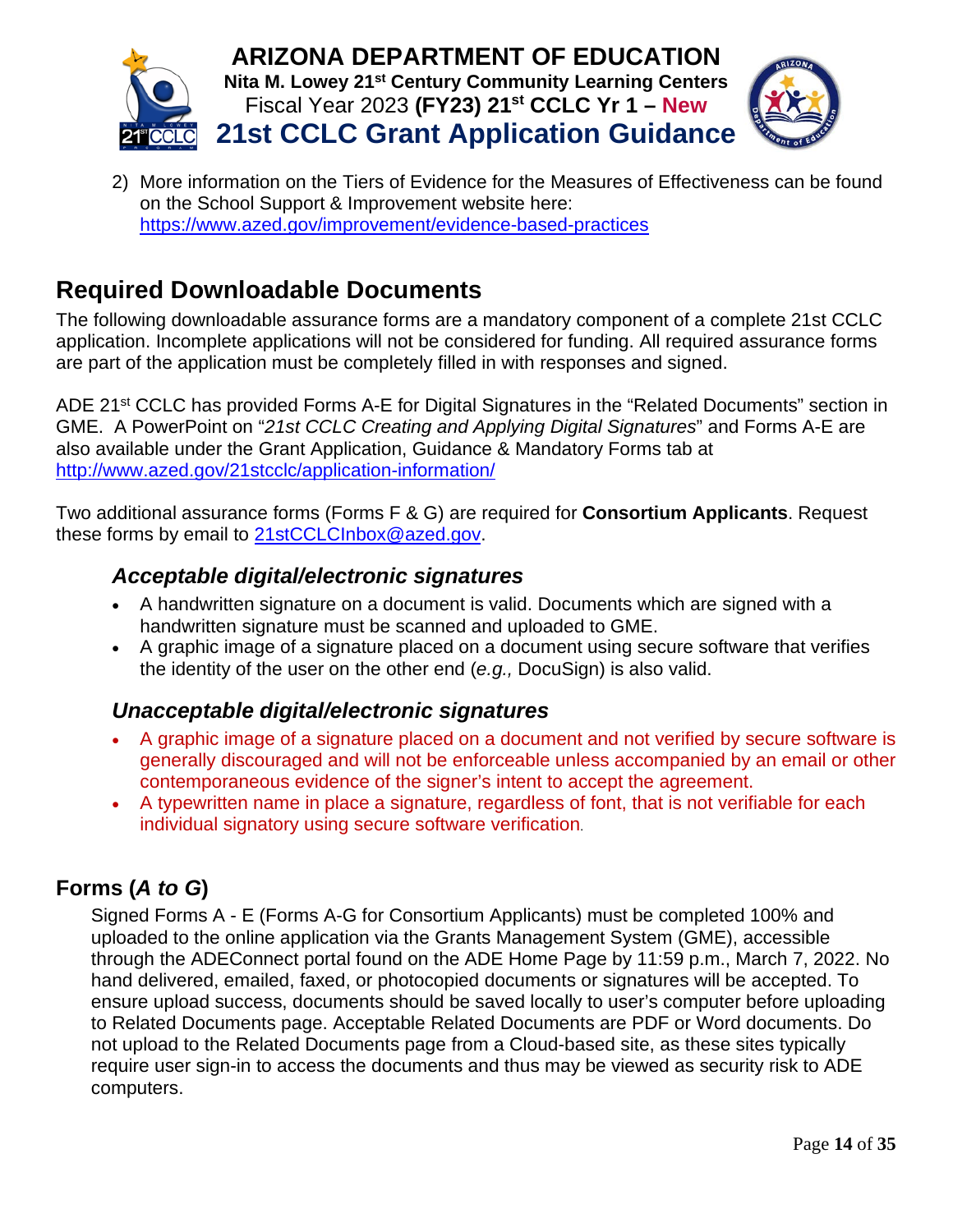



# **Form A Participants Verification**

• Form A should demonstrate authenticity and provide evidence of buy-in. Those signing Form A are agreeing to the content of the submitted 21st CCLC grant application.

# **Form B Adequacy of Resources**

- ADE monitors the capacity of awardees to implement these Federal grants and holds grant applicants to the promises made on this form and other parts of the application. If grantees are found not to have adequate resources to administer the grant, funding may be reduced or eliminated for that grantee.
- Grantees will be required to collect extensive ongoing data for submittal of an Annual Performance Report (APR) to the U. S. Department of Education. This report includes information such as student attendance, grades, number of classes, types of classes, teacher surveys, and other reporting responsibilities as detailed on Form B.

# **Form C Private School Consultation**

• Do not leave any information blank. Keep in mind, applicants will need to consult with the private schools within the service area boundaries of the school to complete Form C. If no private school is found within your district boundaries, then you will select "No".

# **Form D Statement of Assurance of Original Work**

• Grant applicants must provide ADE with assurances that the application is their own original work. If plagiarism is identified, applications will be disqualified.

# **Form E Statement of Assurance of Community Notification**

• The U. S. Department of Education requires applicants to give notice to the community of their intent to submit an application. It is up to the applicant to determine the best way to notify the community. Please note that if you do not provide community notification, your application will be disqualified.

Consortium Applications only must also include Forms F & G:

## **Form F Consortium Certification & Assurances**

• This form provides assurances to the State that consortium members will comply with State & Federal requirements.

# **Form G Consortium Memorandum of Understanding**

• This form outlines the responsibilities members of the consortium are responsible for.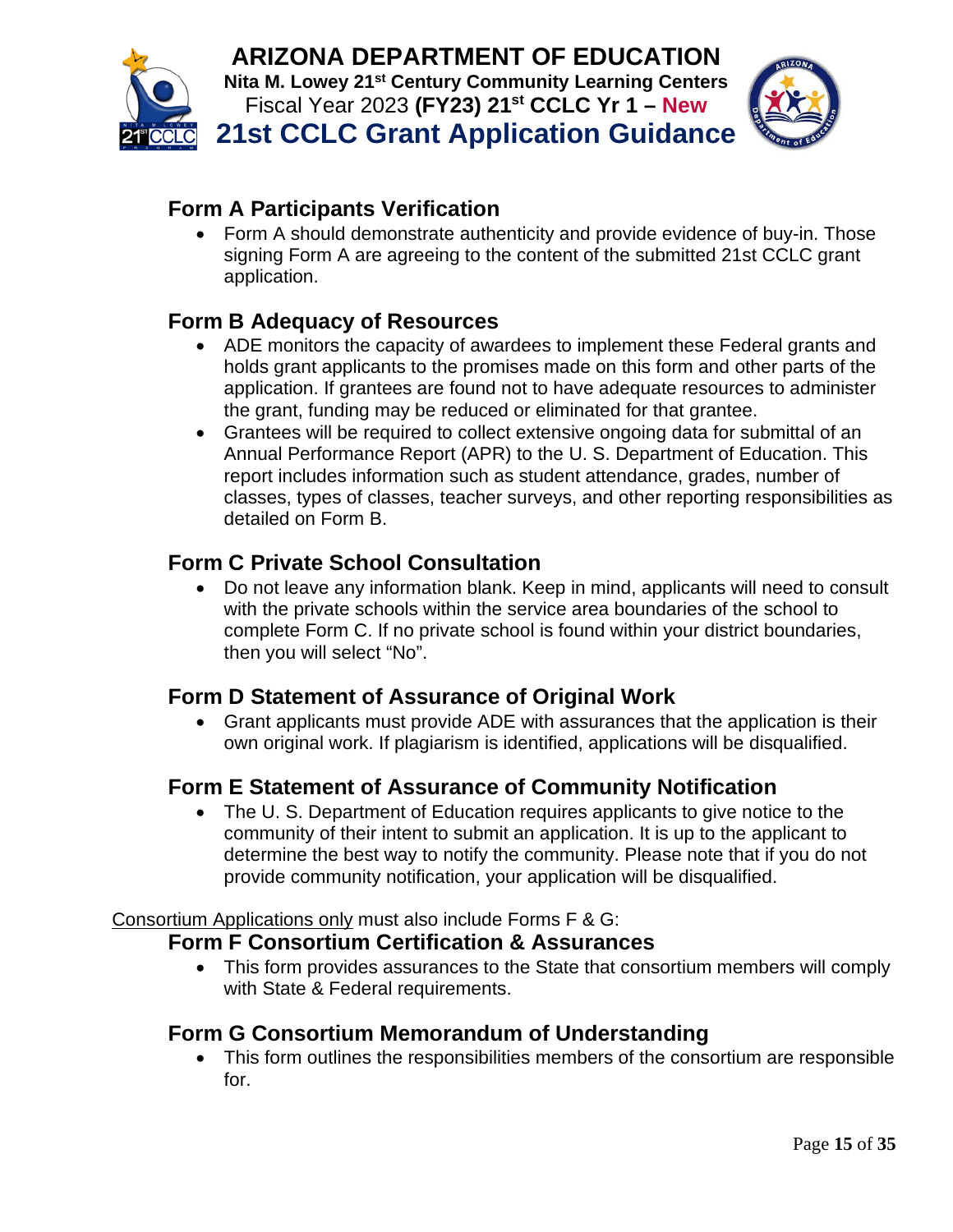



# <span id="page-16-0"></span>**Other Requirements**

#### General Statement of Assurance

See this link for information: <http://www.azed.gov/grants-management/gsa/>

- All organizations applying for the grant must have a **2022** General Statement of Assurances on file with ADE's Grants Management Department allowing access to the application online.
- All organizations applying for the grant must have **2023** General Statement of Assurances on file with ADE's Grants Management Department by **May 31, 2022** in order to receive a funding allocation.

#### Student Attendance

Each Site will be required to take 21st CCLC program student attendance in the school site's Student Information System (SIS) and submit it as part of the upload to the Arizona Department of Education (ADE) Arizona Education Data Standards (AzEDS) system [https://www.azed.gov/aelas/azeds/.](https://www.azed.gov/aelas/azeds/) Daily attendance is required for all 21st CCLC program activities, and it is expected that student attendance data is uploaded through the school site's SIS at least weekly to ADE in AzEDS.

#### LEA Tribal Affirmation Consultation

See the link for information: <http://www.azed.gov/oie/tribal-consultation/>

- All applicants for the grant should refer to the Office of Indian Education website: <http://www.azed.gov/oie/tribal-consultation/> and the Arizona Tribal Consultation Guide to see if an LEA Tribal Affirmation of Consultation form must be submitted to receive federal funds.
- Formal consultation between affected local educational agencies (LEAs) and tribal representatives were incorporated into the Every Student Succeeds Act (ESSA) in December 2015.
- All organizations required to consult with tribes must complete and submit the form prior being awarded.

# <span id="page-16-1"></span>**Application Due Date**

• *MARCH 7, 2022 by exactly 11:59 P.M.*

*The due date refers to the date of receipt online in the ADE Grants Management System (GME), accessible through the ADEConnect portal found on the ADE Home Page. A complete application will include the electronic application and downloaded Forms A, B, C, D, and E (Forms A-G for Consortium Applicants). Forms must be complete with signatures.*

*An application is fully submitted when it is "LEA Authorized Representative" approved in GME. NO EXCEPTIONS.*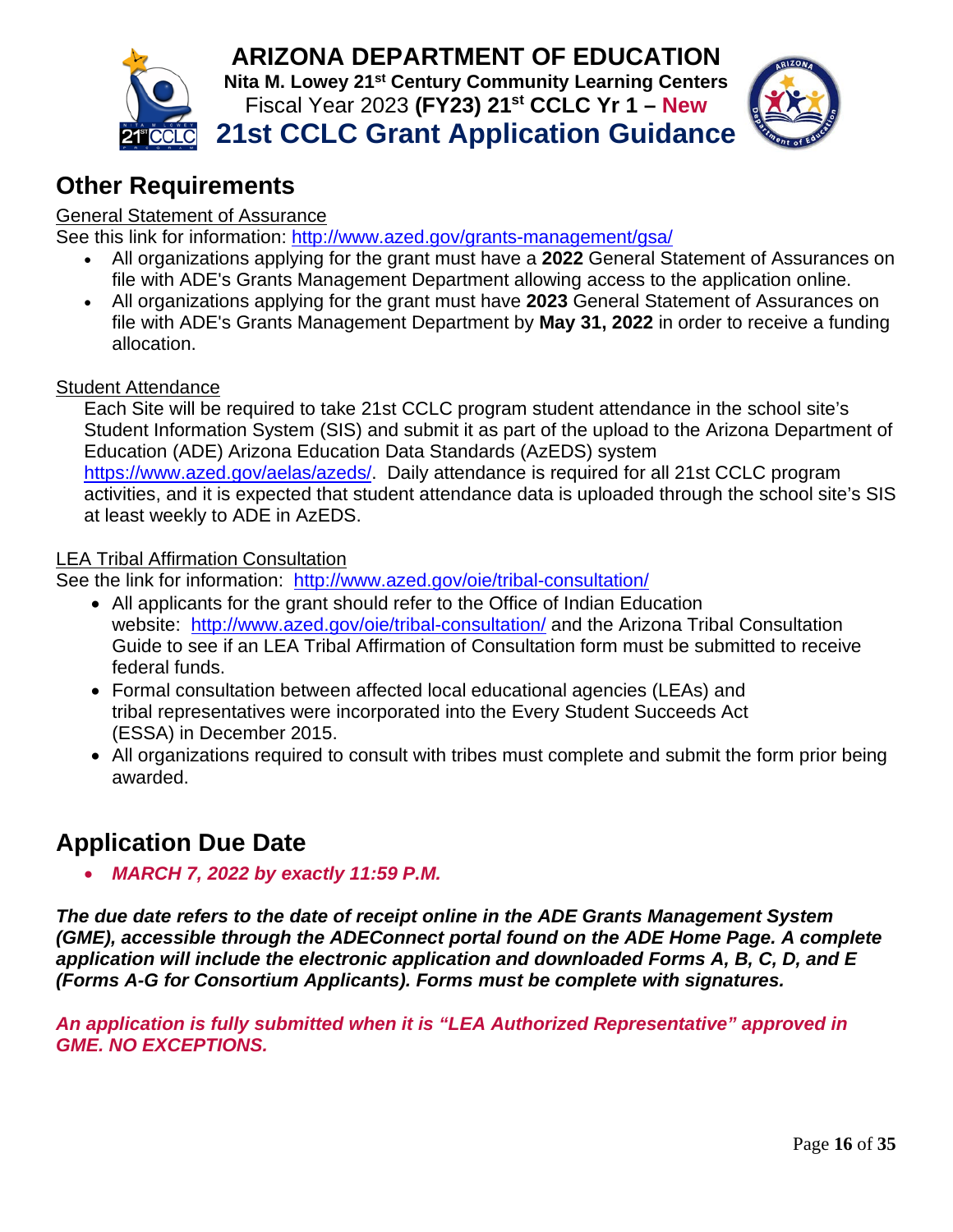



# <span id="page-17-0"></span>**Online Application**

The 21st CCLC grant application for FY23 will be available on January 24, 2022 in the ADE Grants Management System, accessible through the ADEConnect portal found on the ADE Home Page.

Applicants may log in at [https://home.azed.gov/Portal.](https://home.azed.gov/Portal) If an applicant has not worked with ADEConnect in the past, or is not certain that he or she has the proper credentials, please see this link [http://www.azed.gov/aelas/adeconnect/.](http://www.azed.gov/aelas/adeconnect/) Applicants may also contact the ADEConnect Call Center at (602) 542-7378 or [adesupport@azed.gov.](mailto:adesupport@azed.gov)

Note: Log in information for the old Common Logon system will NOT work with ADEConnect.

If an applicant needs technical assistance in completing the on-line application, please see the ADE Grants Management website at <http://www.azed.gov/grants-management/> . If additional technical assistance is needed with submission of the on-line application, please contact Grants Management Staff at 602-542-3901 or by email at [https://helpdeskexternal.azed.gov.](https://helpdeskexternal.azed.gov/)

# <span id="page-17-1"></span>**21st CCLC Grant Application Guidance and Resources**

For application-specific guidance and support materials please visit the ADE 21st CCLC Grant Application Competition Information website at [http://www.azed.gov/21stcclc/application-information/.](http://www.azed.gov/21stcclc/application-information/) Current support materials for applicants, including a Word version of the application, will be available on the ADE 21st CCLC website on January 3<sup>rd</sup>, 2022 to help applicants prepare a successful application; however, all applications MUST be fully submitted online in the Grants Management System, accessible through the ADEConnect portal found on the ADE Home Page.

# <span id="page-17-2"></span>**Initial Screening**

The Arizona Department of Education will conduct an initial screening of all applications.

## **Initial Screening Process:**

If any of the following criteria is not met the application will be disqualified and will not move on in the application process.

**1) Application and 21st CCLC FY23 Mandatory Downloadable Assurance Forms A- E (Forms A-G for Consortium Applicants) are completed, signed, and submitted online by the due date and time**

Grant applicants must adhere to the grant submittal deadlines. No extensions will be granted. Late submissions will be automatically disqualified.

**2) 40% or higher Economically Disadvantaged Students**

Each 21st CCLC grant application must propose to serve the students who attend a school where there is not less than 40 percent economically disadvantaged students in the total school population from the previous year. This will be verified by National School Lunch Program (NSLP) free/reduced-price percentage<http://www.azed.gov/hns/frp/> or other verifiable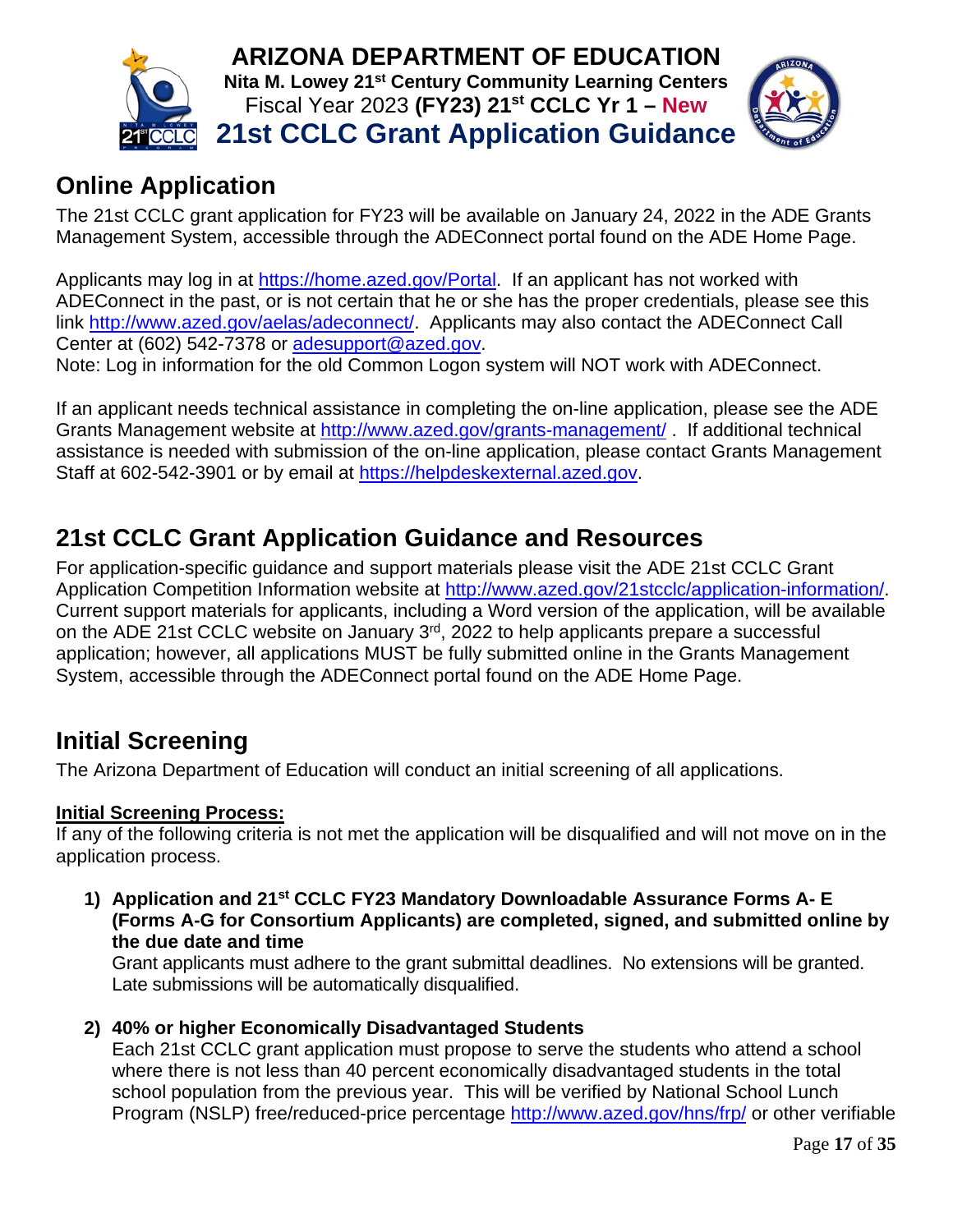



risk factor data, including the data source, that shows that this site serves students where at least 40% of the students qualify for free/reduced meals.

#### **3) Correct Applications**

- Note: Incorrect applications which are rejected will be disqualified on a Site-by-Site basis. It is possible for the fiscal holder to have one or more Sites disqualified, with the remaining Sites forwarded for consideration in the Peer Review Process.
	- **a. Funding Formulas must meet the criteria in the Eligibility Verification Worksheet as stated in the application**

#### **b. Applications must be Site Based**

A Fiscal Agent may submit an application which includes up to five (5) different 21st CCLC grant proposals. Each of these proposals should include School Site (Site) specific content. No more than one school's students may be served per 21st CCLC proposal. Wherever "Site" information is requested on the application, content is to be specific to the school site's students that each proposal is written to serve.

#### **c. Online Schools may not apply for 21st CCLC funding**

Given that this funding may not serve students during their instructional day, and given the "supplement, not supplant" rule, the 21st CCLC grant program cannot fund a Center serving students who attend an online school. By nature, online education is available 24/7, so these schools do not have the option of setting a defined instructional day separate from the time that 21st CCLC services would be offered. By law, 21st CCLC programs and activities must be offered before or after the school instructional day.

**d. Joint Technological Education District (JTED) Sites are not eligible to apply for 21st CCLC funding to serve students from multiple schools** Given that applications must be Site based (see b. above) and may not serve students from multiple schools, a JTED serving as the 21st CCLC program Site may only apply if its application is solely based on serving students from one school. Similarly, if it is discovered that a JTED Site is serving students from multiple schools after a Site has been awarded, it may be grounds for losing the grant award.

#### **e. Private schools may not serve as the 21st CCLC Program Site.** Although, private school students and teachers are eligible to participate in 21st CCLC (Title IV, Part B) programs, private schools may not receive or have control of these federal funds. Each year after receiving a 21st CCLC grant award, the *Affirmation of Timely/Meaningful Ongoing Consultation and Equitable Services* form must be completed and uploaded into GME for each school site served by a 21st CCLC program.

#### **4) Complete Application**

Incomplete applications will not be accepted. Responses to each application question must include a narrative text response. Place holders such as an asterisk or hyphen will not be considered an acceptable response. It is the responsibility of the applicant to ensure that it has submitted a complete application to ADE in the Grants Management System.

Note: Applications will receive a second screening for completeness. If an incomplete application is discovered at any point during the Application Review, it will be disqualified at that point.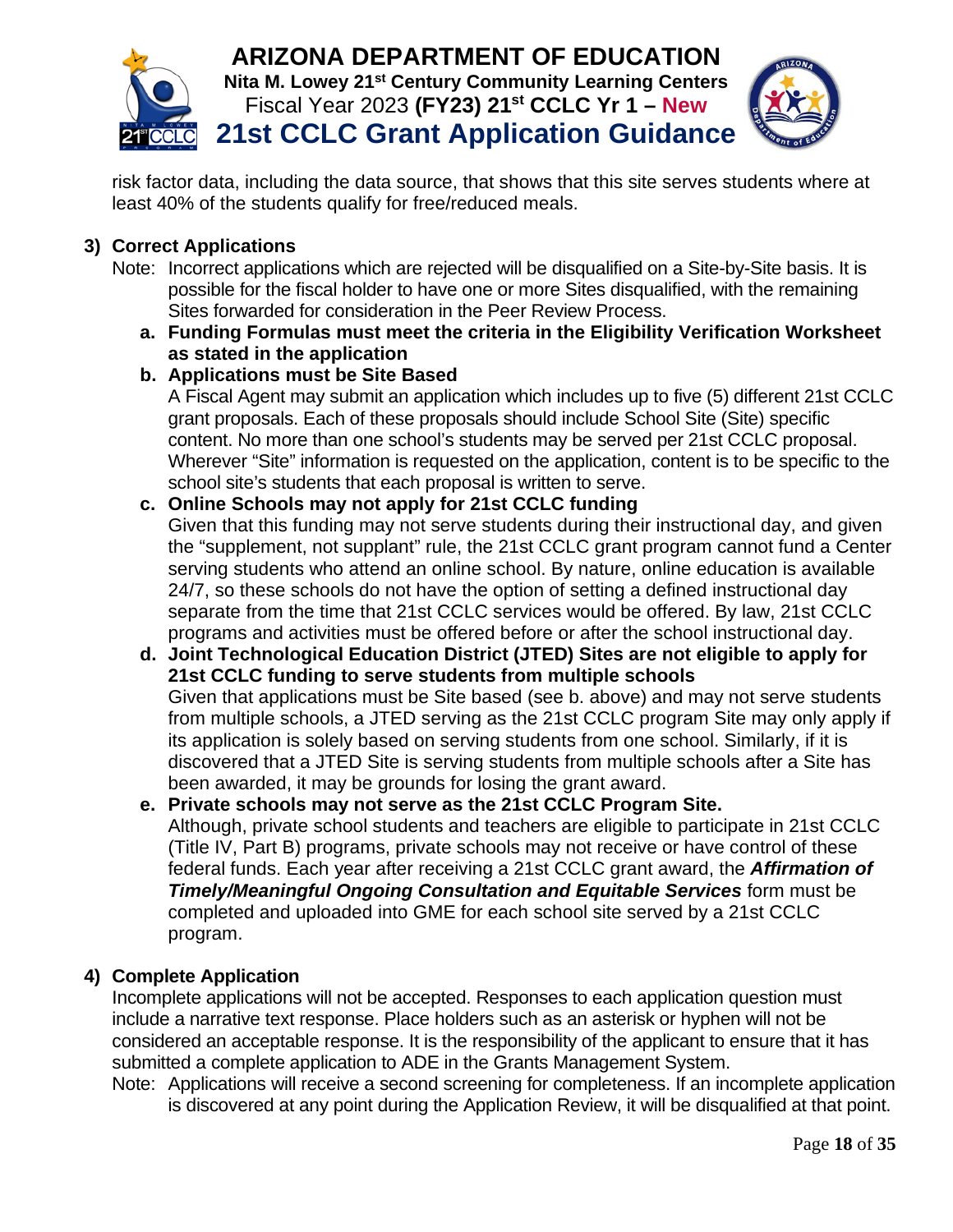

## *If any of the following criteria is not met, the application issues will be addressed prior to award.*

- **1) Charter Board Compliance Check – good standing**
- **2) Grants Management Enterprise (GME) – good standing**
	- General Statement of Assurances (GSA) has been submitted
	- LEA does not have any outstanding issues
		- Outstanding Completion Report(s)
		- **Outstanding Refund(s)**
		- Outstanding Hold(s)
	- LEA does not have any programmatic Hold(s)

#### **3) Budget Alignment**

- Budget templates/worksheets are provided under the Grant Resources tab at [http://www.azed.gov/21stcclc/application-information/.](https://www.azed.gov/21stcclc/application-information/) *Disclaimer:* The budget template example is a purely public resource that is intended to provide general information on and examples of budget narratives and does not guarantee to be correct and complete.
- Budget will be checked for alignment with entire grant proposal
- Budget items should conform to the USFR Chart of Accounts
- The requested dollar amounts are reasonable and necessary
- Appropriate staffing requirements are reflected in the budget (One Site Program Coordinator must be on Site during center hours)
- Budget should include costs for the **MANDATORY** Title IV-A & B Symposium for the Principal and Site Program Coordinator(s).

#### *Recommended Budgetary Guidelines*

- Administrative costs do not exceed 25% of total budget
- External evaluator/consultant costs do not exceed 5% of total budget
- Capital costs do not exceed 10% of the total budget and are necessary to proposed programs/services
- Transportation costs do not exceed 4% of total budget and do not supplant other transportation expenditure reimbursement obtainable from ADE
- Indirect Costs charged to the grant may not exceed the negotiated restricted indirect cost rate. Indirect Costs may not be charged on capital expenditures. If Indirect Cost Rates have not been loaded into the Grants Management System, and the applicant plans to charge the grant, then applicant will write a narrative to this effect in the budget narrative description in the support services supply line (as a placeholder). The narrative should clearly indicate that this is a temporary placement of an allocation for anticipated Indirect Costs, and once the Indirect Cost Rate is approved, the applicant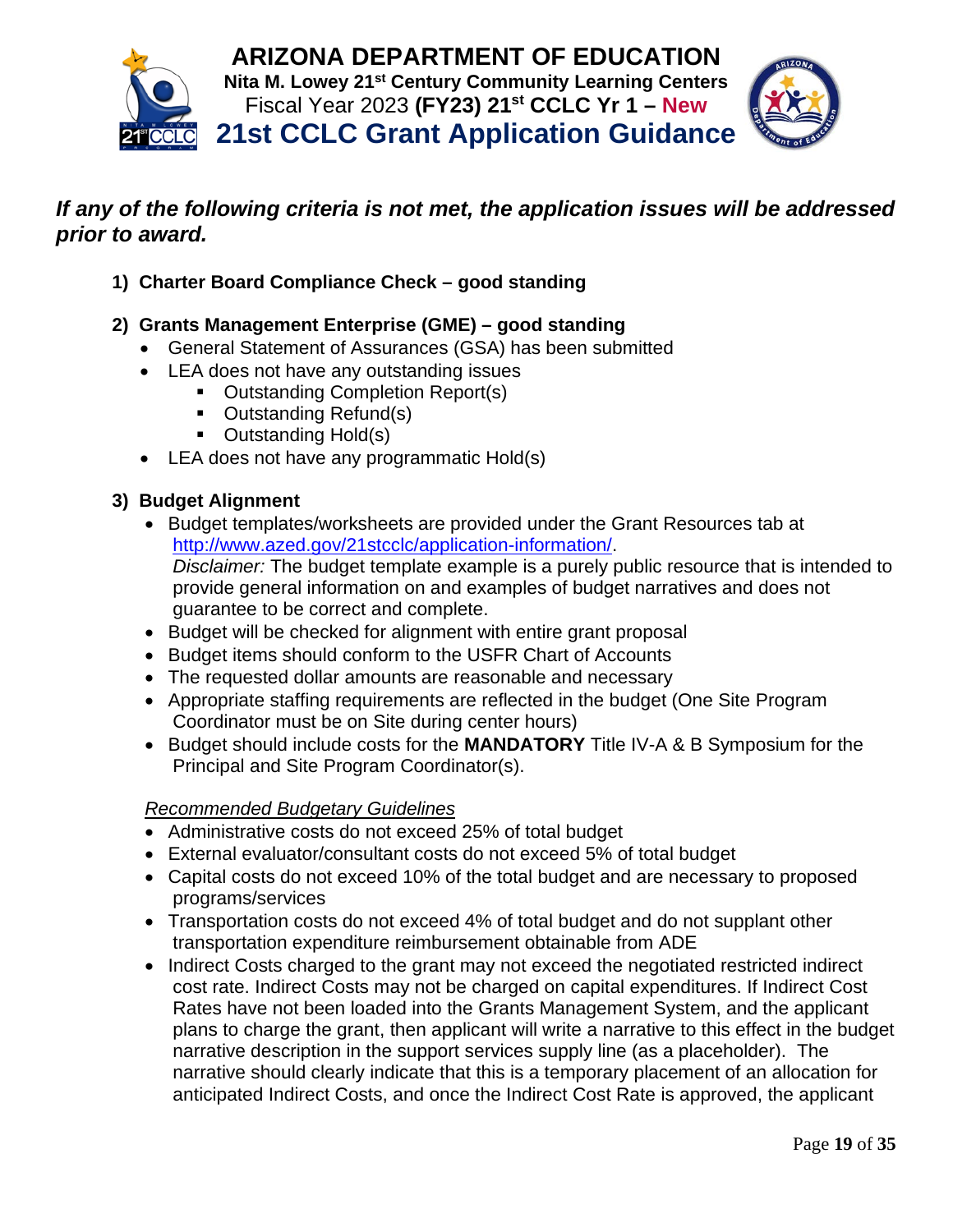



will revise the budget to include the final negotiated indirect costs in the Indirect Costs line of the budget

- Field trips are allowable under certain conditions as described in the 21st CCLC Guidance Handbook found on this webpage: [https://www.azed.gov/21stcclc/federal](https://www.azed.gov/21stcclc/federal-and-state-regulations)[and-state-regulations](https://www.azed.gov/21stcclc/federal-and-state-regulations)
- A Capital Outlay Worksheet (COW) is required when an applicant budgets in the capital codes within the Funding Application. For Districts, the codes are 6731-6739. For Charters, the code is 0190. Contact the ADE Grants Management office for technical assistance at 602-542-3901 or by email at [https://helpdeskexternal.azed.gov](https://helpdeskexternal.azed.gov/)

#### *DISCLAIMER:*

Before submitting the 21st CCLC application, applicants MUST contact their Finance & Accounting Office for guidance on developing the budget and for information on the most current budget coding. In addition, 21<sup>st</sup> CCLC applicants MUST consult their Human Resources Office for guidance on Salary Placement Schedules and Hiring Procedures.

#### **4) Generation of 21st CCLC Program Income**

- Generation of 21st CCLC program income\* is **NOT** allowed by ADE. This includes any program income, including fees for student participation in 21st CCLC programs.
- Participant fees can result in exclusion. Even if scholarships are offered, or the fees seem nominal to program staff or leaders, some students or their families may not even apply to participate if they see or become aware of a fee for the program. As there is no way to prove that this type of exclusion is not happening, and it is the intent of the law to ensure that exclusion does not occur, ADE does not allow 21st CCLC participant fees. Note: \*Program income is any income generated using 21st CCLC resources.

# <span id="page-20-0"></span>**Grant Application Scoring Guidelines**

- The Evaluation Score Sheet, Rating Rubric, Scoring Scales, and Smart Objectives Criteria provided create the scoring tools that guide the competitive grant read process of new 21<sup>st</sup> CCLC grant applications. Trained grant readers (Peer Reviewers) use the following Rating Rubric to develop a score for individual applications. Applicants are encouraged to review this Rating Rubric to develop responses that gain maximum consideration for each application question and Mandatory Downloadable Forms which are part of the Application.
- Note: Any other attachments uploaded other than the Mandatory Downloadable Forms in the "Related Documents" section of GME will **NOT** be considered in the evaluation of the application.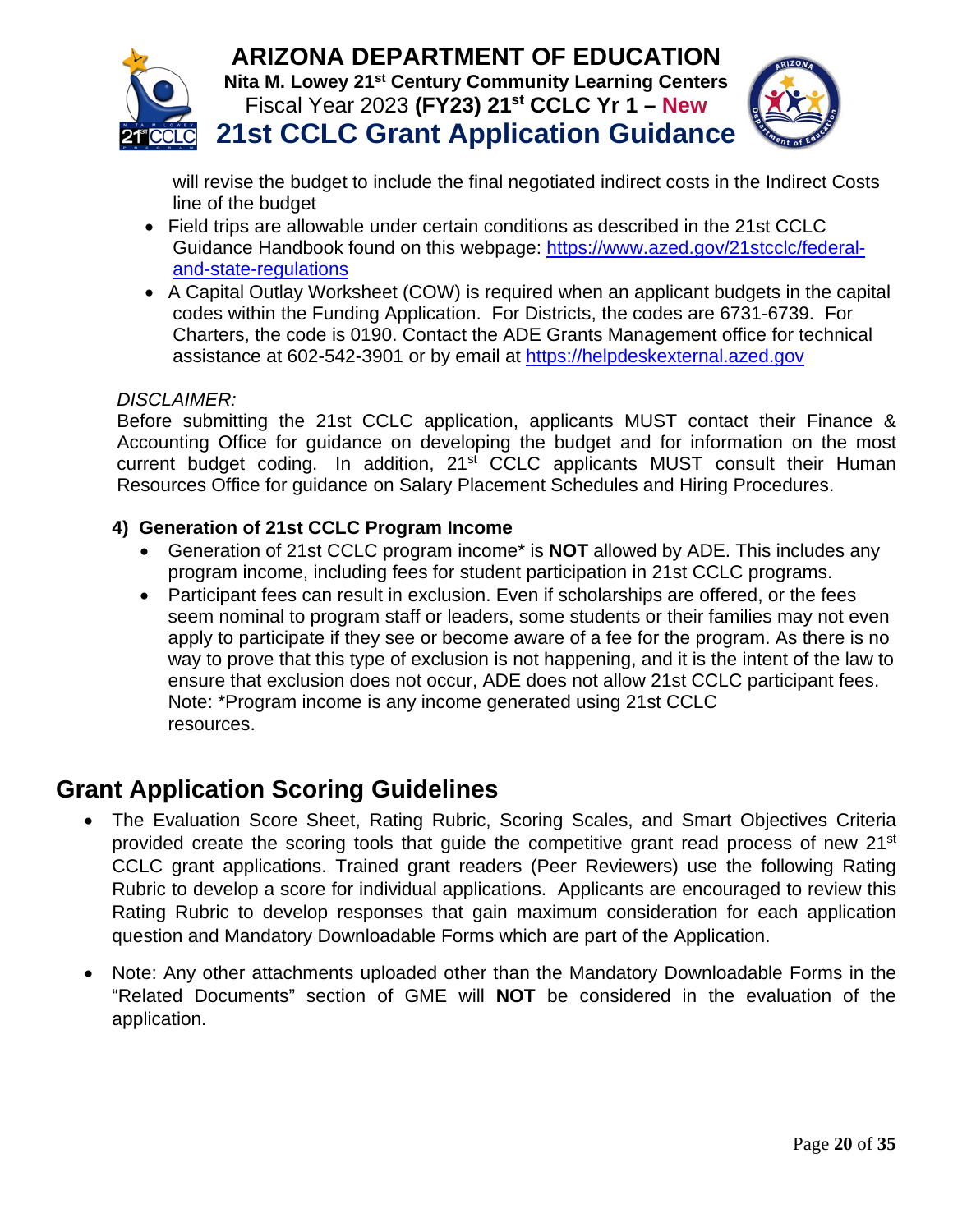



• Applicants should be aware that neither the ADE nor the Peer Reviewers seek clarifications to responses on the initial application. Scores are based on responses at the time of submission.

# **Evaluation Score Sheet**

- The Application Guidance describes what is to be included in each section of the Application.
- **Peer Reviewers will refer to the Rating Guidelines to evaluate the answers in** each section.
- Peer Reviewers will then assign a total score for each section based on the Rating Rubric.
- The application score is based on a 100-point scale.

# <span id="page-21-0"></span>**Points Distribution/Review Criteria**

| <b>Sections</b>                                                                                                                                                                                                                                                                                                                                                                                                                                                                                                                                                                                                                                                                                                                                             | <b>Max. Score</b> |
|-------------------------------------------------------------------------------------------------------------------------------------------------------------------------------------------------------------------------------------------------------------------------------------------------------------------------------------------------------------------------------------------------------------------------------------------------------------------------------------------------------------------------------------------------------------------------------------------------------------------------------------------------------------------------------------------------------------------------------------------------------------|-------------------|
| <b>III. Priority Points</b><br>The applicant could possibly qualify for up to 8 Priority Points. See the Possible Priority<br>Points section of the 21st CCLC Application Guidance for information on how priority<br>points are determined and verified by ADE                                                                                                                                                                                                                                                                                                                                                                                                                                                                                             | 8                 |
| IV. Program Need (1-4)<br>The applicant clearly describes the entire student population's academic status<br>The applicant clearly cites factors that place students at risk of educational failure<br>The applicant clearly describes the academic need for at-risk students, AND the<br>program needs align with the Site's Continuous Needs Assessment and School Goals                                                                                                                                                                                                                                                                                                                                                                                  | 15                |
| V. Program Design and Implementation (1-19)<br>The applicant clearly describes strategies to identify, recruit and retain targeted<br>$\bullet$<br>students in the program ensuring that educational equity and access is included<br>The intervention and academic enrichment activities are evidence-based, realistic, and<br>$\bullet$<br>tailored to address the specific needs of program participants<br>The applicant clearly describes strategies to recruit and retain adult family members to<br>$\bullet$<br>participate in supporting their child's education<br>There is a clear plan for collaboration between day and afterschool programs<br>$\bullet$<br>The applicant has a plan for a safe and healthy learning environment<br>$\bullet$ | 19                |
| VI. Adequacy of Resources (1-5)<br>The applicant clearly describes how funds will supplement and not supplant existing<br>resources<br>The applicant clearly explains the fiscal holder's capacity to manage fiscal resources<br>The applicant provides a clear plan addressing: professional development for staff,<br>capacity to hire and manage staff and volunteers; and evidence of Principal's<br>commitment to support all grant objectives                                                                                                                                                                                                                                                                                                         | 15                |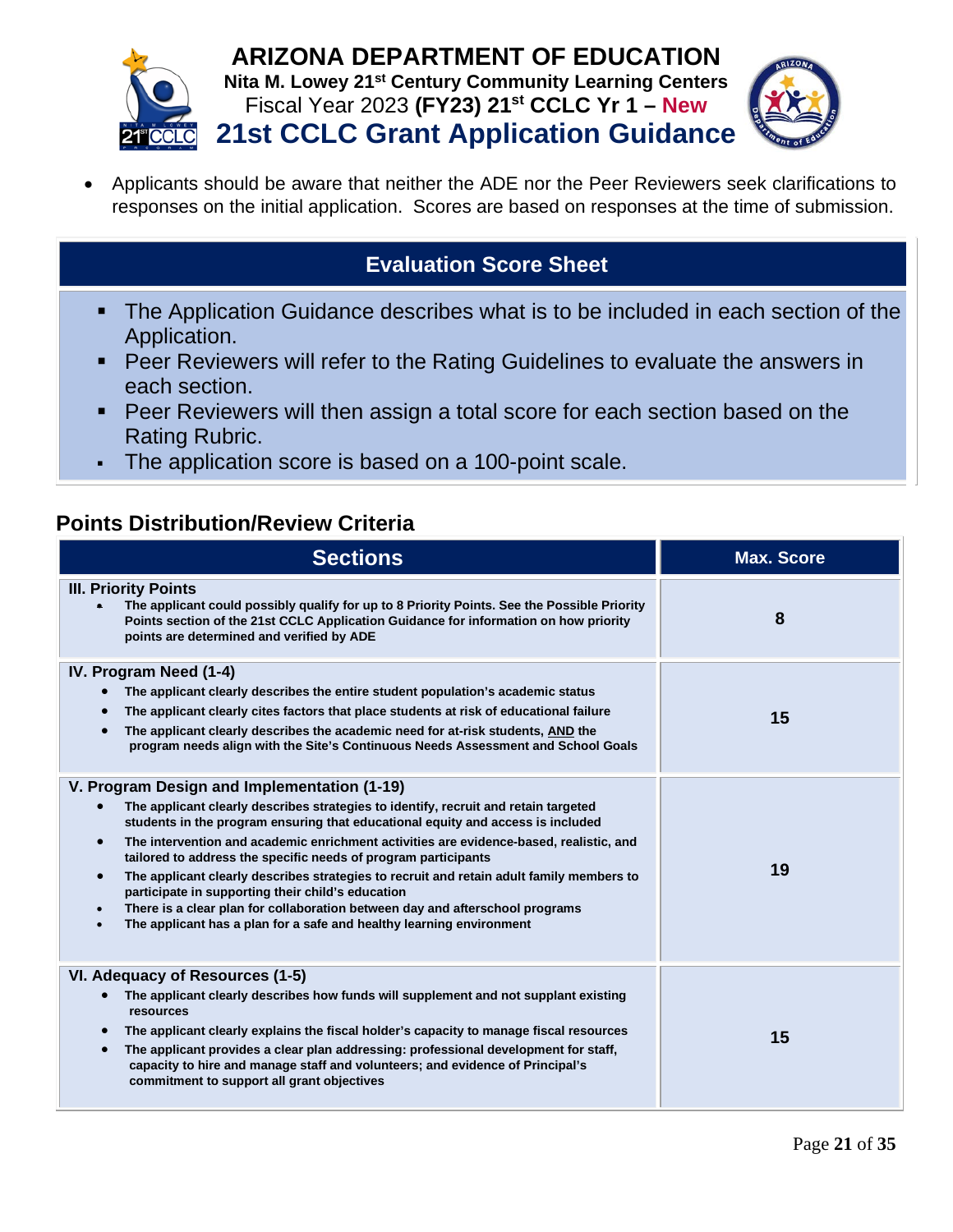

# **ARIZONA DEPARTMENT OF EDUCATION Nita M. Lowey 21st Century Community Learning Centers**

Fiscal Year 2023 **(FY23) 21st CCLC Yr 1 – New 21st CCLC Grant Application Guidance**

| VII. Program Objectives and Activities (1-6)<br>The applicant includes SMART objectives that support program need<br>The applicant clearly describes activities that are likely to result in achievement                                                                                                                                                                                                                                                   | 19  |
|------------------------------------------------------------------------------------------------------------------------------------------------------------------------------------------------------------------------------------------------------------------------------------------------------------------------------------------------------------------------------------------------------------------------------------------------------------|-----|
| <b>VIII. Evaluation (1-6)</b><br>The applicant clearly describes a comprehensive evaluation plan that will monitor<br>progress towards meeting the program objectives<br>The evaluation process is designed to drive decisions and effective approaches that will<br>likely impact student success<br>There is a clear plan to disseminate and share data to all stakeholders                                                                              | 12  |
| IX. Sustainability (1-3)<br>The applicant identifies how partners were involved in the development of the<br>application and how each partner will contribute to meet the program's needs<br>The applicant clearly describes how 21st CCLC activities will coordinate with other<br>funding streams and public resources<br>The applicant clearly articulates plans to continue critical components of 21st CCLC<br>services beyond the scope of the grant | 12  |
| Total Score                                                                                                                                                                                                                                                                                                                                                                                                                                                | 100 |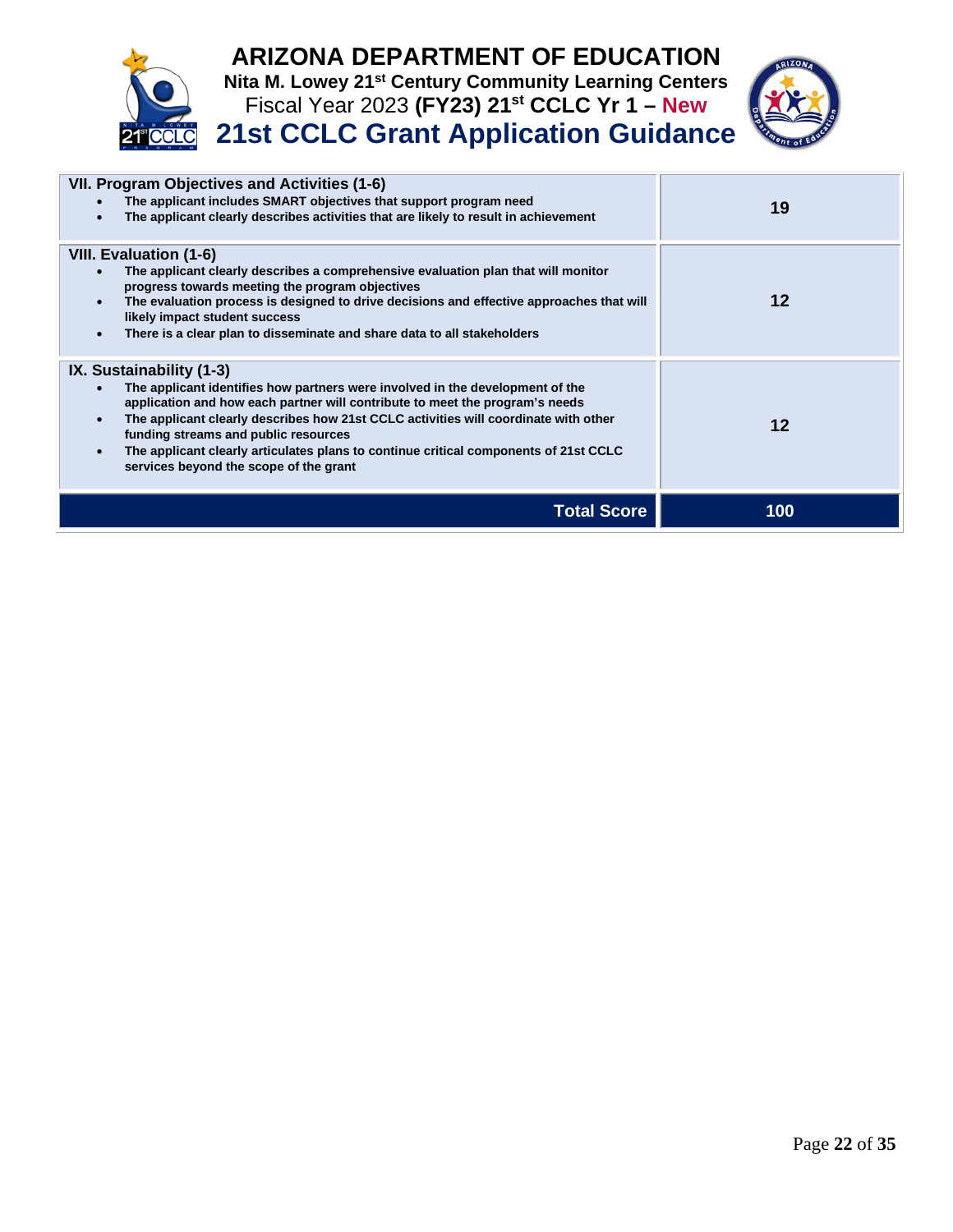



# <span id="page-23-0"></span>**Rating Rubric, Scoring Scales & SMART Objective Criteria**

| <b>Rating Rubric</b>                                                                                  |                                                                                                                  |                                                                                                     |                                                                                                                                              |  |
|-------------------------------------------------------------------------------------------------------|------------------------------------------------------------------------------------------------------------------|-----------------------------------------------------------------------------------------------------|----------------------------------------------------------------------------------------------------------------------------------------------|--|
| <b>Poor</b>                                                                                           | <b>Basic</b>                                                                                                     | Good                                                                                                | <b>Exceptional</b>                                                                                                                           |  |
| Section answers <b>NEED</b><br><b>IMPROVEMENT</b> and may<br>not be aligned to the<br>questions.      | Section answers<br>addressed <b>SOME</b><br>question requirements.                                               | Section answers <b>MEET</b><br>all minimum<br>expectations of question<br>requirements.             | Section answers <b>EXCEED</b> (goes<br>above and beyond) minimum<br>expectations of all question<br>requirements.                            |  |
| Evidence and<br>descriptions are LIMITED<br>or <b>WEAK</b> and fails to<br>provide clear information. | Evidence and<br>descriptions are<br><b>MINIMAL</b> with<br>inconsistencies and/or<br>weaknesses.                 | Evidence and<br>descriptions are<br><b>ADEQUATE.</b>                                                | Evidence and descriptions are<br><b>STRONG/EXEMPLARY.</b>                                                                                    |  |
| <b>Incomplete Plan with</b><br>Minimally developed<br>ideas.                                          | <b>Limited Plan with</b><br>Partially developed ideas<br>with little focus and<br>detail.                        | <b>General Plan with</b><br>Adequately developed<br>ideas but may lack the<br>details and evidence. | <b>Detailed Plan with Fully</b><br>developed, complete, detailed,<br>and clearly articulated ideas that<br>are convincing and well-received. |  |
| Practices described<br>require substantial<br>clarification to<br>understand.                         | Practices described, with<br>additional planning and<br>consideration, have the<br>potential to be<br>effective. | Practices described are<br>sufficient and would<br>result in effective<br>programming.              | Practices described are<br>innovative with sophisticated<br>descriptions that could serve<br>as a model of high-quality<br>programming.      |  |

| <b>Scoring Scales</b> |             |              |             |                    |
|-----------------------|-------------|--------------|-------------|--------------------|
| <b>Total Points</b>   | <b>Poor</b> | <b>Basic</b> | Good        | <b>Exceptional</b> |
| 12 pts                | $0-6$ pts   | $7-8$ pts    | 9-10 pts    | 11-12 $pts$        |
| 15 pts                | $0-7$ pts   | 8-10 pts     | 11-13 $pts$ | 14-15 pts          |
| 19 pts                | $0-9$ pts   | 10-13 pts    | 14-16 pts   | 17-19 pts          |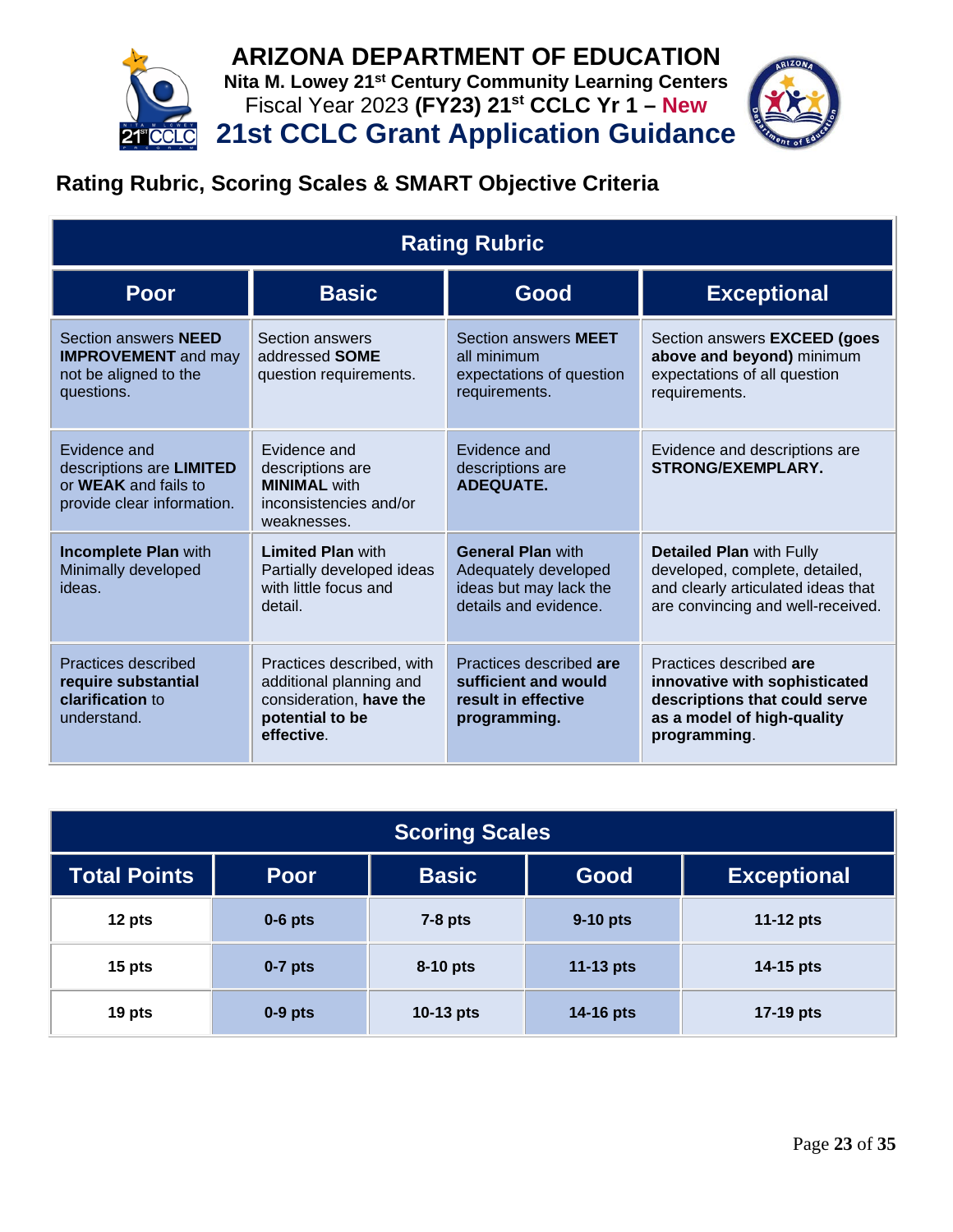

# **ARIZONA DEPARTMENT OF EDUCATION**

**Nita M. Lowey 21st Century Community Learning Centers** Fiscal Year 2023 **(FY23) 21st CCLC Yr 1 – New <u><b>PECLC**</u> 21st CCLC Grant Application Guidance



| <b>SMART Objectives Criteria</b>                                     |                                                                                             |                                                                                                                       |                                                                                                 |                                                                                          |  |
|----------------------------------------------------------------------|---------------------------------------------------------------------------------------------|-----------------------------------------------------------------------------------------------------------------------|-------------------------------------------------------------------------------------------------|------------------------------------------------------------------------------------------|--|
| <b>Specific</b>                                                      | <b>Measurable</b>                                                                           | <b>Achievable</b>                                                                                                     | <b>Realistic</b>                                                                                | <b>Time-bound</b>                                                                        |  |
| Who is the<br>target<br>population?<br>What will be<br>accomplished? | Is the objective<br>quantifiable? Can it<br>be measured?<br>How much change<br>is expected? | Can the objective be<br>accomplished in the<br>proposed time frame<br>with the available<br>resources and<br>support? | Does the objective<br>address the goal?<br>Will the objective<br>have an impact on<br>the goal? | Does the objective propose<br>an annual timeline when the<br>objective will be measured? |  |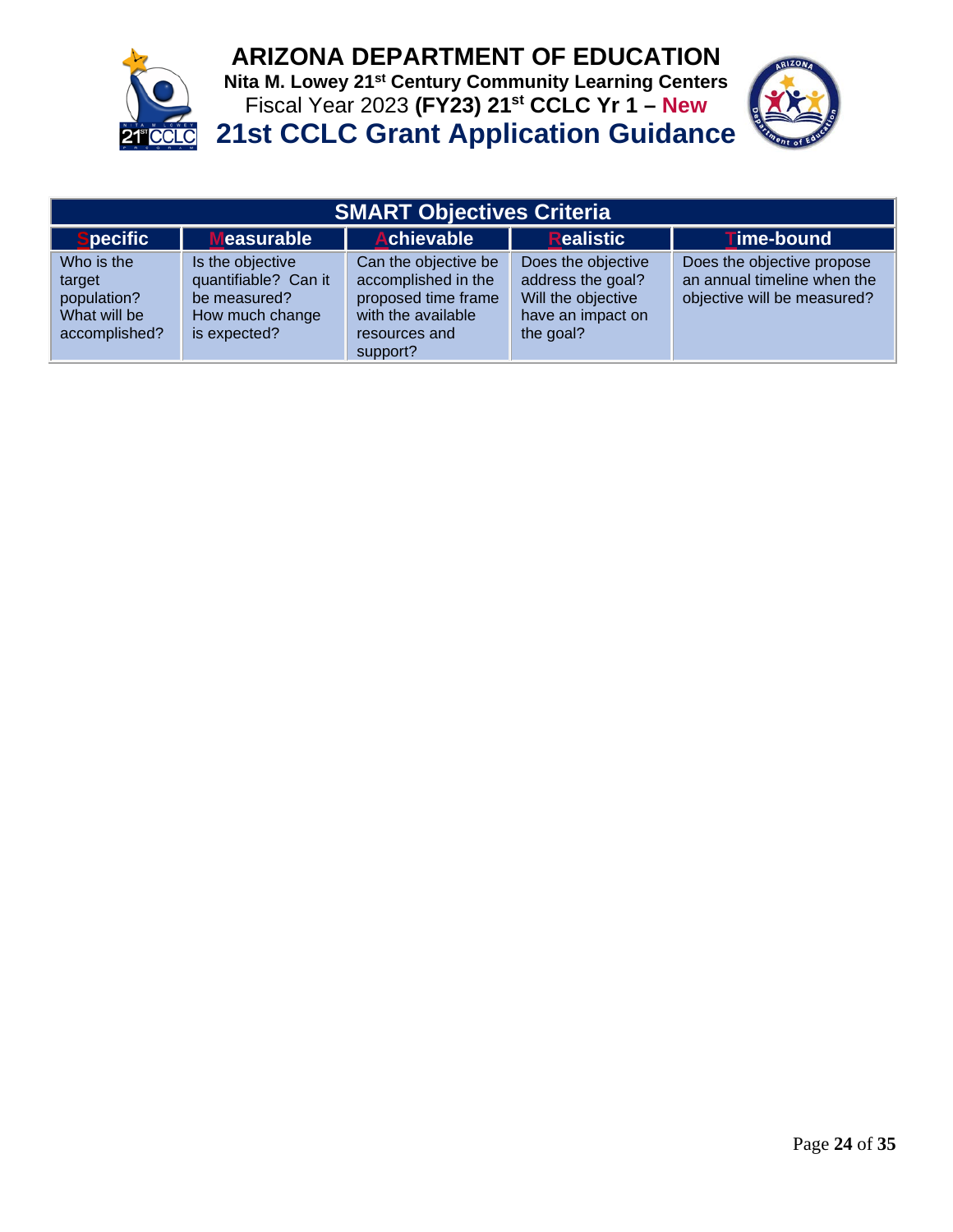



# <span id="page-25-0"></span>**21st CCLC AT-A-GLANCE REQUIREMENTS**

## **General Statement of Assurance (GSA)**

A Fiscal Year 2022 GSA for the fiscal agent must be on file with the Arizona Department of Education's (ADE) Grants Management Department in order to receive access to the application. If awarded, a FY23 GSA will need to be on file by May 31, 2022.

## **County, Type, District and School NUMBER (C.T.D.S.)**

The District (Lead Fiscal Agent) will need a C.T.D.S. number to submit a grant application online in ADE's Grants Management System. "C.T.D.S." stands for County, Type, District and School. The District has a specific C.T.D.S. number and each school also has a specific Entity ID number.

#### **Entity ID Number**

A School Entity ID Number will need to be entered for each Site-specific application. See the ADE Home Page at<http://www.azed.gov/> and click the "Find A School" icon.

## <span id="page-25-1"></span>**Possible Priority Points** *(8 Priority Points Possible***)**

Applicants may be eligible for possible Priority Points. The methods for determining and verifying potential priority points for the 21st CCLC application are spelled out in the guidance below:

1. A 21<sup>st</sup> CCLC program that serves students attending a school with a Federal accountability label of, "Comprehensive Support & Improvement" School or "Targeted Support & Improvement" School will earn 2 additional priority points. No other labels will qualify for these 2 additional priority points. Select the current label that applies to the school.

#### **LABELS WILL BE VERIFIED<https://www.azed.gov/improvement>**

2. A 21<sup>st</sup> CCLC program that serves students attending a school with 80% or more of students who qualified for free/reduced cost meals will earn 2 additional priority points. Does the school currently serve a student population where 80% or more qualify for free/reduced cost meals?

This percentage is to be based on National School Lunch Program (NSLP) free/reduced-price percentage<http://www.azed.gov/hns/frp/> or other verifiable risk factor data, including the data source, that shows that this site serves students where at least 80% of the students qualify for free/reduced meals.

#### **PERCENTAGE WILL BE VERIFIED <http://www.azed.gov/hns/frp/>**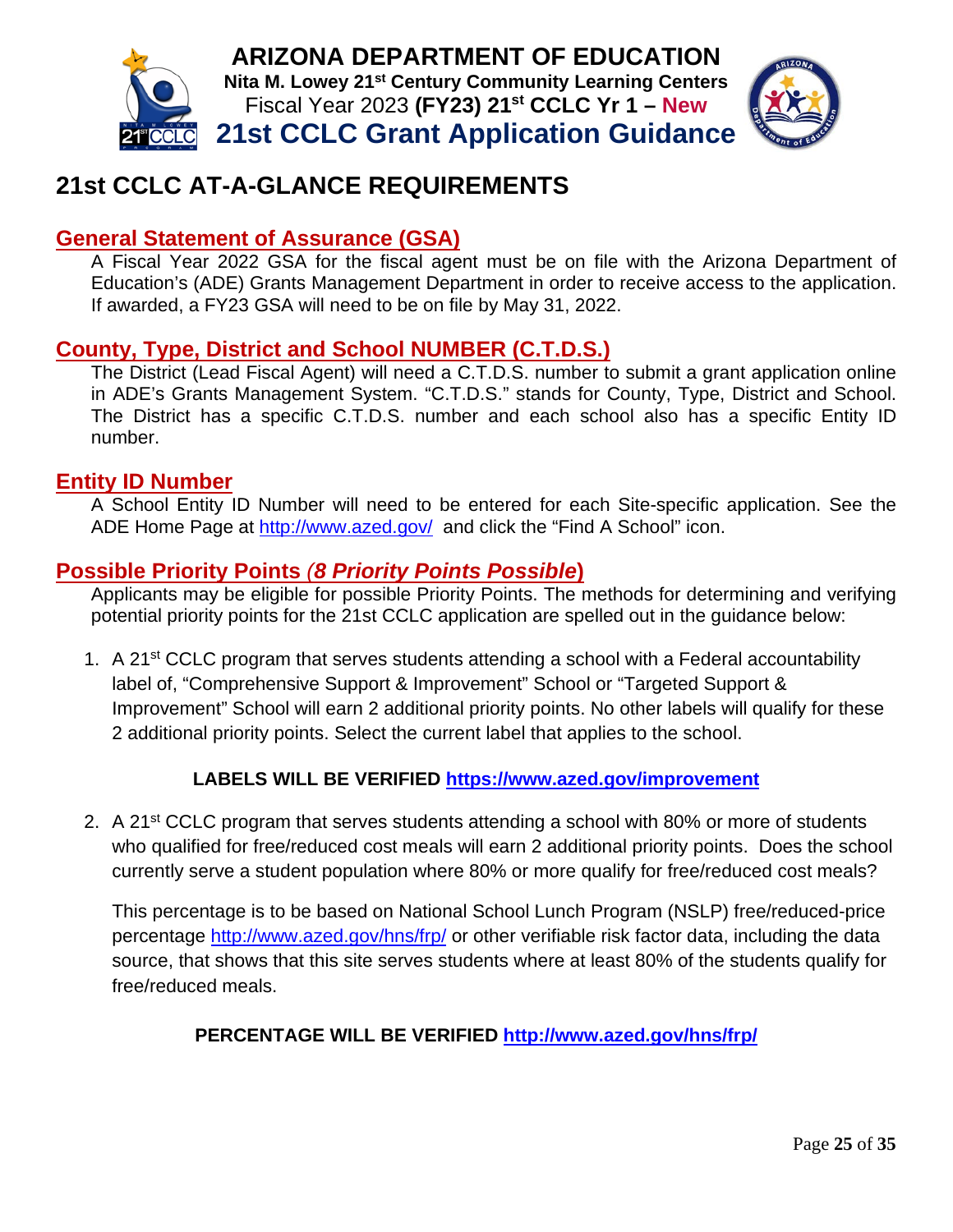

3. A 21<sup>st</sup> CCLC program that serves students attending a rural school within Arizona will earn additional priority points. Schools with a "City" or Suburb" Urban Classification will earn 0 additional priority points. Schools with a "Town" Rural Classification will earn 2 additional priority points. Schools with a "Rural" Rural Classification will earn 4 additional priority points. Select the current classification that applies to the school.

## **LABELS WILL BE VERIFIED<https://nces.ed.gov/ccd/schoolsearch/>**

| <b>Locale Classifications in National Center for Education Statistics</b> |                              |  |  |
|---------------------------------------------------------------------------|------------------------------|--|--|
| <b>Urban Classifications</b>                                              | <b>Rural Classifications</b> |  |  |
| 11 - City, Large                                                          | 31 - Town, Fringe            |  |  |
| 12 - City, Midsize                                                        | 32 - Town, Distant           |  |  |
| 13 - City, Small                                                          | 33 - Town, Remote            |  |  |
| 21 - Suburb, Large                                                        | 41 - Rural, Fringe           |  |  |
| 22 - Suburb, Midsize                                                      | 42 - Rural, Distant          |  |  |
| 23 - Suburb, Small                                                        | 43 - Rural, Remote           |  |  |

| ○ "City"                                           | $= 0$ points |
|----------------------------------------------------|--------------|
| ○ "Suburb"                                         | $= 0$ points |
| ○ <b>"Town"</b>                                    | $= 2$ points |
| ○ "Rural"                                          | $= 4$ points |
| $\circ$ Classification not listed in NCES database | $= 0$ points |

# <span id="page-26-0"></span>**Application Tips**

- An Application can have up to a maximum of 5 Sites/schools. If an applicant is applying for more than one school, then each school becomes a separate Site with its own budget and set of Mandatory Downloadable Assurance Forms A- E (Forms A-G for Consortium Applicants).
- Applicants can copy & paste text from a Word document to the on-line application. If difficulties arise, type directly into the application cell.
- Remember to enter information into each question's text box. Application will be incomplete if any text boxes are left blank. Responses to each application question must include a narrative text response. Place holders such as an asterisk or hyphen will not be considered an acceptable response.
- Review a printed copy for completeness prior to submitting on-line.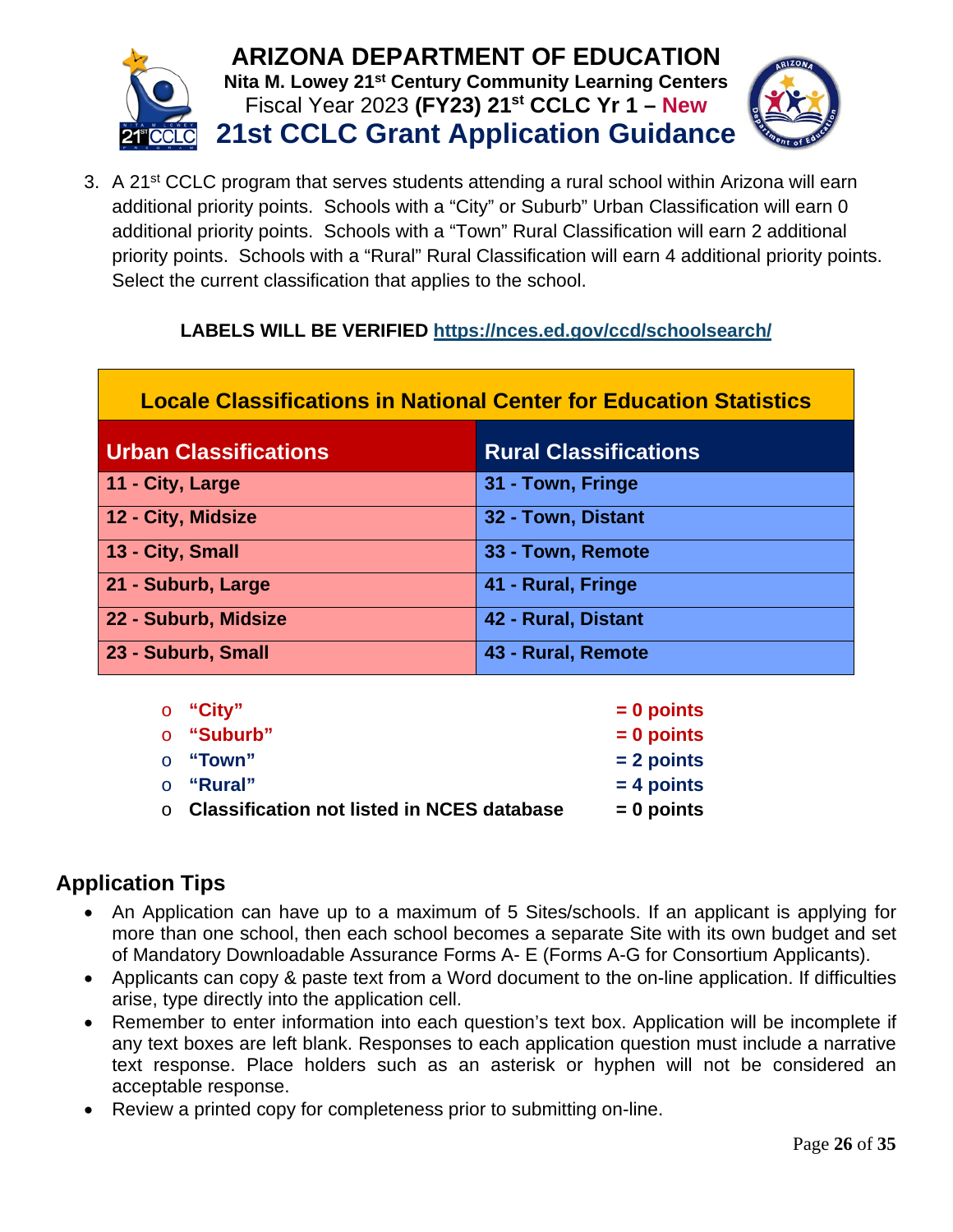



- 
- There is a limit of 8000 characters for each answer. This includes commas, periods, spaces, tables, charts, etc.
- ADE recommends submitting applications at least three business days before the due date. This allows applicants plenty of time should an applicant encounter any difficulty with submittal.

If technical assistance is needed in submitting the on-line application, please see the Online Application section of the Application Guidance above.

## <span id="page-27-0"></span>**Program Need**

In this section provide justification that establishes a need for a 21st CCLC grant by addressing each of the questions asked in the application.

## **Program Design and Implementation**

Reminder: Write the Application as if the program will be operating in a standard or regular nonpandemic impacted year.

21st CCLC services for **students** must be offered during non-school hours or periods when school is not in session. Services are not to be provided during regular school instructional hours. Lunch time is considered part of the regular school hours. However, activities targeting prekindergarten children and adult family members of 21st CCLC student participants may take place during regular school hours as these times may be most suitable for serving those populations.

Online services for students:

#### Online Schools may **not** apply for 21st CCLC funding:

Given that this funding may not serve students during their instructional day, and also given the "supplement, not supplant" rule, the 21st CCLC grant program cannot fund a Center serving students who attend an online school. By nature, online education is available 24/7, so these schools do not have the option of setting a defined instructional day separate from the time that 21st CCLC services would be offered. By law, 21st CCLC programs and activities must be offered *before* or *after* the school day.

#### Online classes or activities **may** be offered:

The section above regarding online **schools** does not in any way rule out schools that offer online study **options**. Schools may offer online study options during the school day, when these options are offered as part of the normal classroom instructional day offerings at a school Site. Similarly, online classes or activities may also be offered during the before or after school 21st CCLC program.

JTED services for students:

Given that applications must be Site based and may not serve students from multiple schools, a JTED may only apply if its application is solely based on serving students from one school.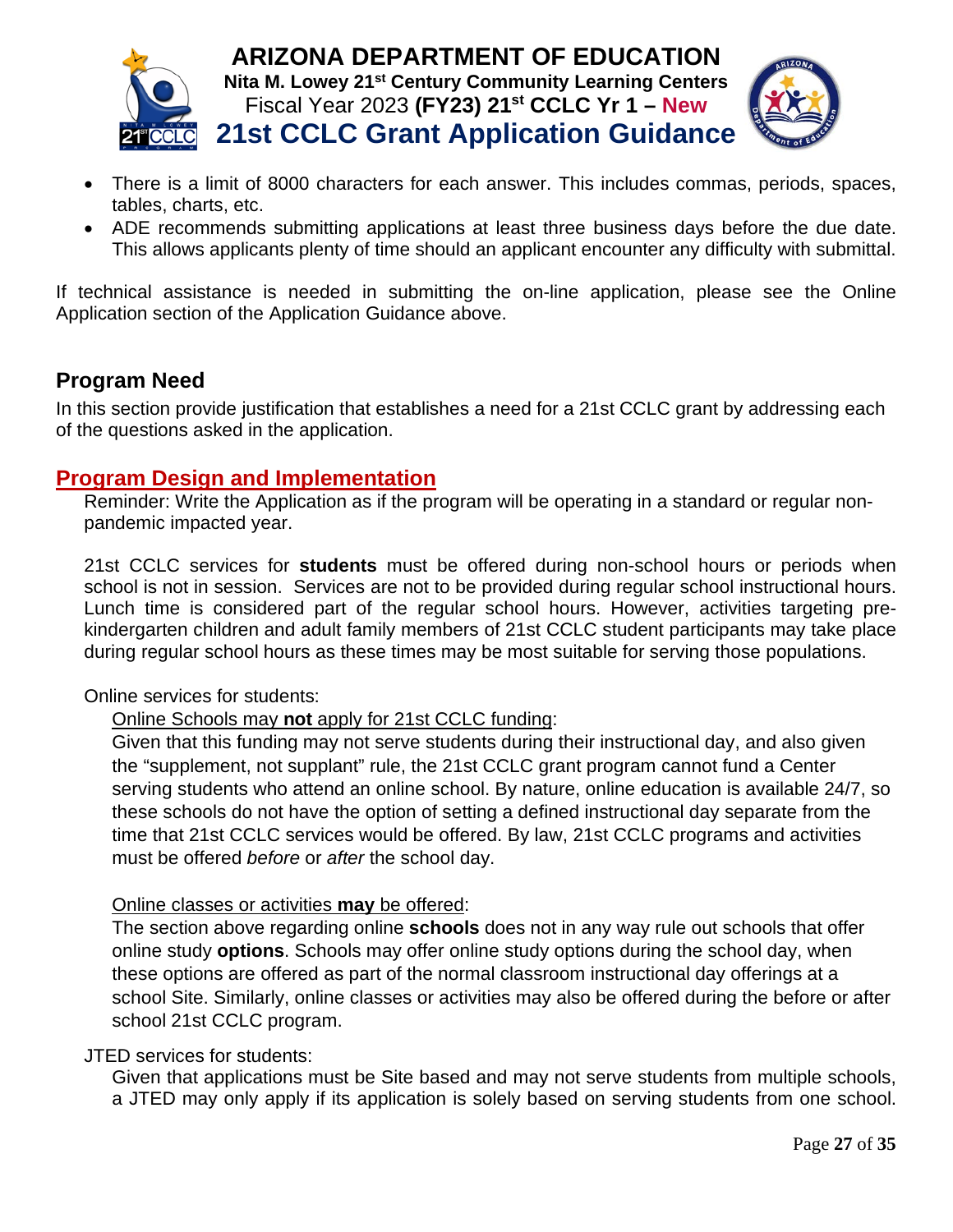

Similarly, if it is discovered that a JTED Site is serving students from multiple schools after a Site has been awarded, it may be grounds for losing the grant award.

JTED Schools **may** offer 21st CCLC services under the following conditions:

- JTED may serve as the 21st CCLC program Site if it serves the students of only one school
- JTED schools may offer services to one or more 21st CCLC program Sites as a partner to a 21st CCLC program

The program plan should describe how implementation of services will accomplish the following objectives:

- Targeted intervention
	- o designed to boost students' abilities in core content areas (math and reading/language arts) and
	- o that specifically recruits the students identified in the application as in need of this long-term academic assistance program
- Balanced program that combines remedial education activities with fun and engaging academic enrichment classes
- Program activities to address Arizona's 21st CCLC youth development framework and philosophy. The 21st CCLC Frameworks found at: <https://www.azed.gov/21stcclc/>
- Supplement but does not supplant existing services

All components of 21st CCLC program design should be backed by ideas that research and practice have shown to be effective.

**TOTAL CENTER SERVICES** must include both Direct Student Services and Adult Family Services.

**DIRECT STUDENT SERVICES** are those services where enrolled student participants can participate. EVERY STUDENT in the program must be afforded the full hours of programming planned.

21st CCLC Services cannot be discriminatory as stated in Title 9 regulations. For example: an applicant cannot serve boys on Monday and girls on Tuesday. Under that program model, individual students would be excluded from half of the total programming.

Educational equity means that all students are provided with the resources they need to produce comparably positive academic and social outcomes regardless of race, ethnicity, gender, gender identity or expression, sexual orientation, language, religion, nationality, immigration status, cognitive or physical ability, family background or structure, income, or zip code. Educational access means admission and engagement, without obstruction, for all students and staff to participate equitably in all services or opportunities with positive outcomes.

Note: For more information see Students with Disabilities <https://www.azed.gov/specialeducation> and Unique Populations<https://www.azed.gov/uniquepopulations> websites.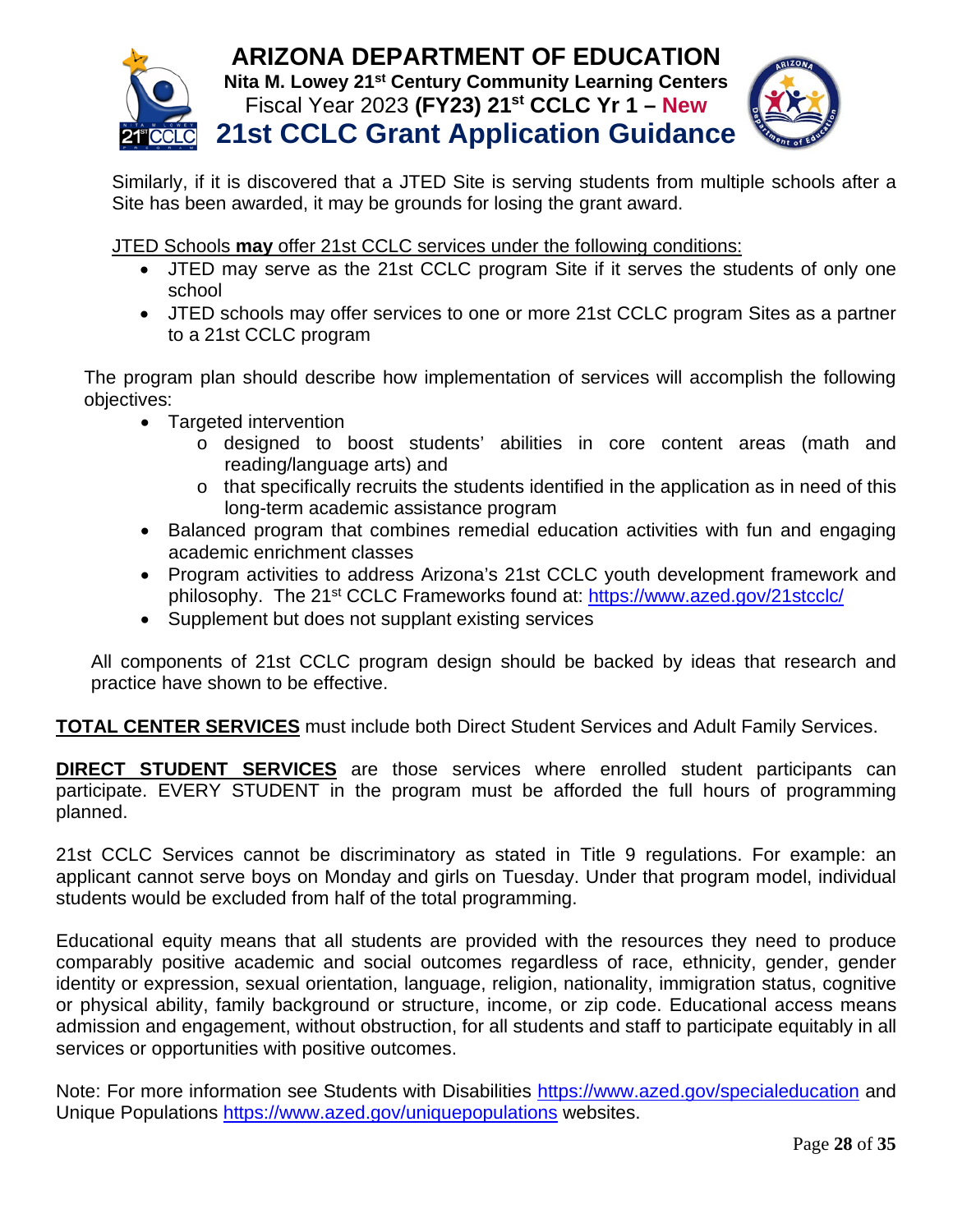

#### **All 21st CCLC programs must commit to providing direct student services for at least 120 days per program year.**

Arizona's 21st CCLC programs serve students during the academic year and summer. The program year begins in the summer and continues through the following academic year.

Summer Program requirements are as follows:

Each 21st CCLC program must commit to providing summer programs for at least these minimum lengths of time:

- 4 weeks summer school (although some offer 4 weeks or more)
- 4 days per week (some offer more)
- 4 hours per day (does NOT include teacher planning/preparation time) Some offer more hours.

Summer meals are required to be offered in all summer programs

#### Academic Year Program requirements are as follows:

Each 21st CCLC program must commit to providing academic year programs for at least these minimum lengths of time:

- 4 days per week (some offer more)
- 8 hours per week (does NOT include teacher planning/preparation time)

Snacks or meals are required to be offered in all 21<sup>st</sup> CCLC programs

Note: In the case of the first year of the 21st CCLC award, the summer portion of the program preceding the school year is not a requirement, since funding is not yet available in June that first year.

Ongoing regular student attendance is important in maximizing the impact of the program on student achievement and behavior. For a student to be considered a regularly attending student, they must attend the program for 30 days or more. 21st CCLC is intended to be a long-term academic intervention targeting the students who need it most, not a "drop-in" program.

**ADULT FAMILY SERVICES** are services provided to adult family members of those students who are actively participating in the regular 21st CCLC program. Unlike student 21st CCLC services which must be offered during non-school hours, family engagement activities may occur at any time, including during the students' instructional day.

The intent of family engagement is to engage adult family members of those students who are ACTIVELY participating in the 21st CCLC program in opportunities for active and meaningful engagement in support of their children's education and success. Family engagement opportunities should be part of an ongoing, systematic plan to engage families towards these goals.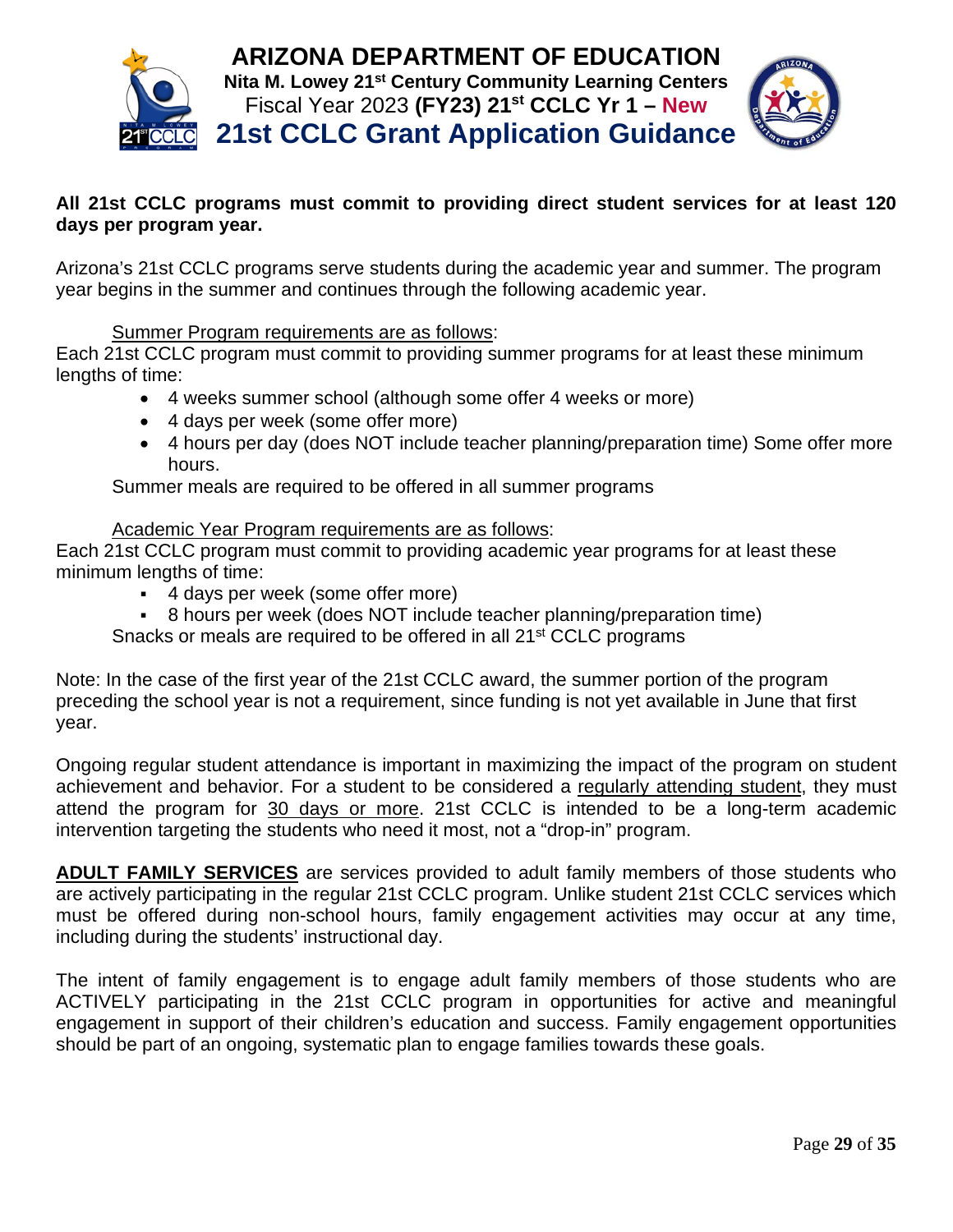



Refer to the Grant Application Guidance and Resources for application-specific guidance and support materials in the ADE 21st CCLC Grant Application Competition Information website at [http://www.azed.gov/21stcclc/application-information/.](http://www.azed.gov/21stcclc/application-information/)

#### **Adequacy of Resources**

Describe in detail the applicant's capacity to successfully manage an out-of-school time program, including, but not limited to the program and fiscal management of this grant; maintaining and recruiting high quality staff; relevant professional development; and on-going evaluation practices. Be cautious not to use these new federal funds to supplant existing resources or services, staff salaries or programs, but to supplement or expand on what is already in existence.

Note: If awarded funding, the first reimbursement request should be made no later than October 1, 2022 and at least once a month thereafter.

#### **Program Objectives and Activities**

For each of the program areas (Academics, Youth Development, and Family Engagement), write **SMART** objectives that can be *measured annually* and are:

- **S**pecific,
- **M**easurable,
- **A**chievable,
- **R**ealistic and
- **T**ime-bound

Arizona does not allow State Assessments as a progress measure for 21st CCLC grant program SMART objectives. Formative assessments or benchmark data can provide meaningful outcome data for determining student progress on grant program objectives within the Program Year.

 $\checkmark$  Reason:

All Program objectives are intended to be annual SMART objectives. These should be measurable within one Program Year, thus enabling annual assessment and reporting to be completed at the end of the Program Year. State Assessment scores are not available within the current program year, which results in a lag in information about student progress and program impact.

| • Academics         | Minimum of 2 SMART objectives                                   |
|---------------------|-----------------------------------------------------------------|
|                     | Maximum of 3 SMART objectives                                   |
|                     | -one objective must be math related                             |
|                     | -one objective must be reading related                          |
|                     | -if a third objective is submitted, it can be math, reading, or |
|                     | another academic area                                           |
| • Youth Development | Minimum of 1 SMART objective                                    |
|                     | Maximum of 2 SMART objectives                                   |
| • Family Engagement | Provide 1 Process objective                                     |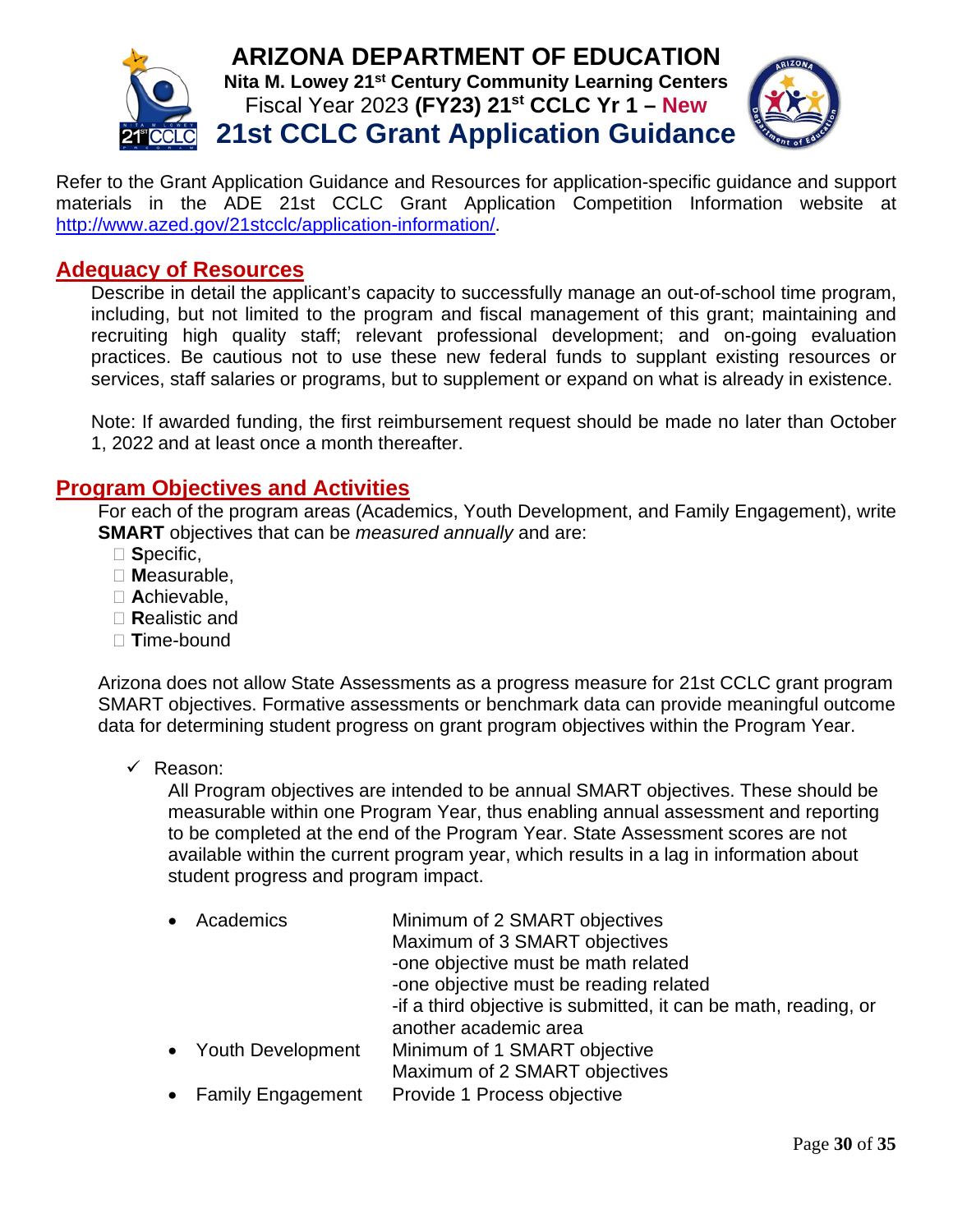



For more information about SMART Outcome and Process objectives, see the Grant Application, Guidance & Mandatory Forms section of the ADE 21st CCLC website Grant Application Competition Information page at <http://www.azed.gov/21stcclc/application-information/> for application-specific guidance and support materials**.** All components of 21st CCLC programs (academic/enrichment, youth development, and family engagement) should help accomplish the primary purpose of the 21st CCLC funding, which is to boost students' academic growth in core content areas of math and reading/language arts.

21st CCLC programs can be an important resource to help achieve objectives in the school's Comprehensive Needs Assessment (CNA), Integrated Action Plan (IAP) and to accomplish other school goals.

#### **Evaluation**

To ensure quality programming and student performance, each grantee must utilize continuous formative evaluations to assess its progress toward achieving its goal of providing high-quality opportunities for academic enrichment. The evaluation must be based on the factors included in the *Measures of Effectiveness*. See the Grant Application, Guidance & Mandatory Forms section of the ADE 21<sup>st</sup> CCLC website Grant Application Competition Information page at <http://www.azed.gov/21stcclc/application-information/> for application-specific guidance and support materials.

Each grantee must:

- Conduct ongoing formative evaluation to assess progress toward achieving outcome objectives throughout each year of the grant.
- Complete an annual summative evaluation prescribed by ADE that assesses whether objectives were met.

#### **Sustainability**

This section should describe:

- the process used to identify partners and how they will contribute to the success of the program.
- the collaboration efforts that will be undertaken to foster and promote the success of the program.
- the sustainability efforts that will be undertaken to maintain the success of the program after 21st CCLC funding is decreased or no longer available.

All 21st CCLC Sites are federally required to maintain at least one external partner during each year of the 5-year grant. The fiscal agent is the entity responsible for receiving and managing grant funds. In Arizona, the Lead Fiscal Agent is the District; therefore, the District and its funded programs cannot be considered an external partner. Example: Title 1 funds can be leveraged internally to supplement 21st CCLC services but cannot be counted as an external partner for this grant. Responses in this section should reflect the information in the Participant Verification form (Form A).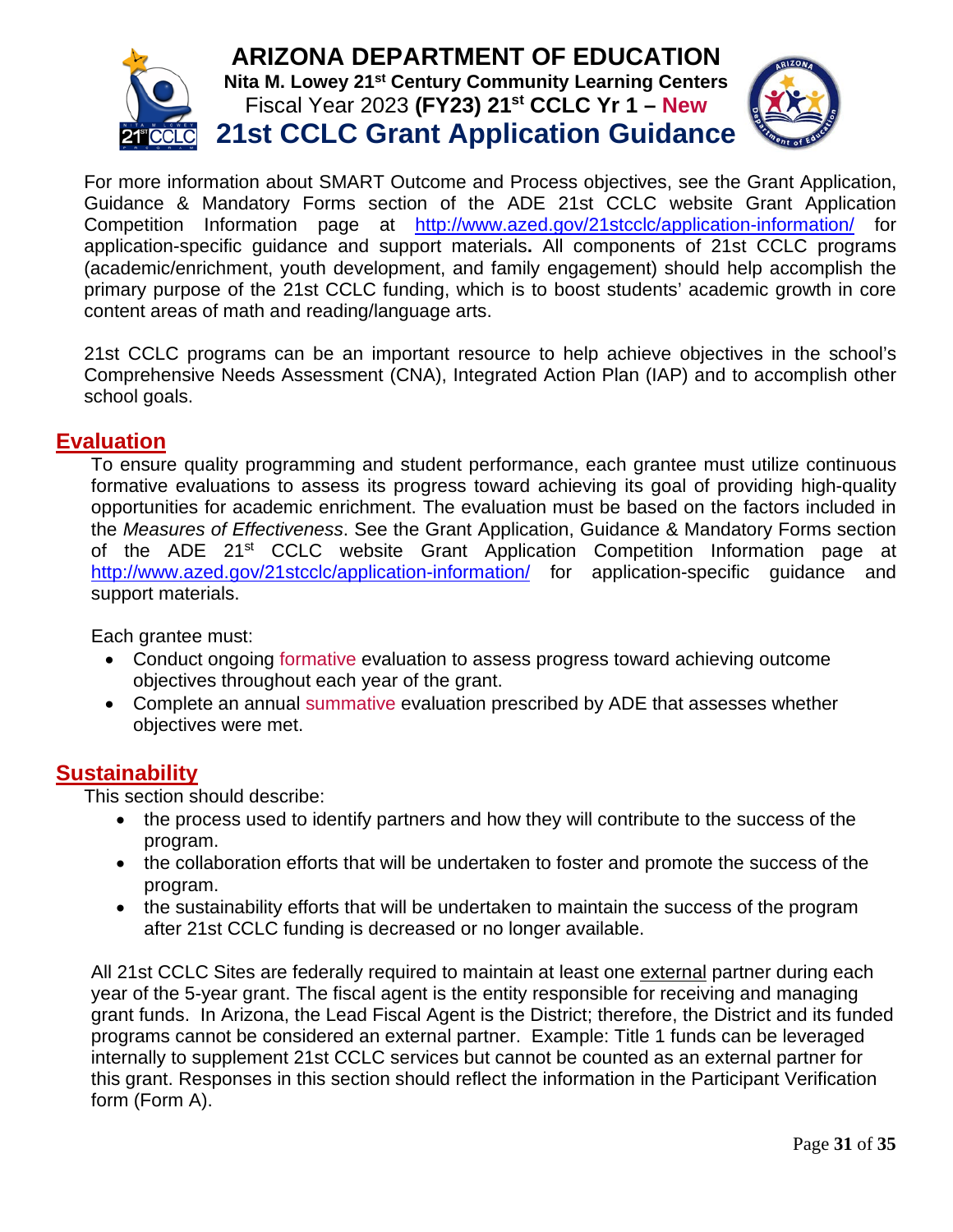

Only one partner is listed on Form A, to ensure that the applicant has at least the one required partnership to support the program. The partnership listed on Form A should be described here, and description of additional partners may also be included if desired.

## **21st CCLC FY23 Mandatory Downloadable Assurance Forms MUST be completed, signed\*\* (can be digitally signed), dated & uploaded in GME**

#### **21st CCLC FY23 MANDATORY DOWNLOADABLE ASSURANCE FORMS**:

- A. 21st CCLC FY23 Form A PARTICIPANTS VERIFICATION FORM
- B. 21st CCLC FY23 Form B ADEQUACY OF RESOURCES FORM
- C. 21st CCLC FY23 Form C AFFIRMATION OF CONSULTATION FORM (Participation of Private School)
- D. 21st CCLC FY23 Form D STATEMENT OF ASSURANCE OF ORIGINAL WORK
- E. 21st CCLC FY23 Form E STATEMENT OF ASSURANCE OF COMMUNITY NOTIFICATION Consortium Applications only must also include Forms F & G:
- F. \* 21st CCLC FY23 Form F CONSORTIUM CERTIFICATION & ASSURANCES
- G. \* 21ST CCLC FY23 Form G CONSORTIUM Memorandum of Understanding (MOU)

**All Mandatory Assurance Forms A, B, C, D, and E with original or verified digital signatures\*\* must be uploaded to the Grants Management System (GME) accessed through ADEConnect at** <https://home.azed.gov/Portal/> **by 11:59 p.m., March 7th, 2022. No hand delivered, emailed, fax or photocopy signatures will be accepted**.

#### **Notes:**

**\*Additional Mandatory Assurances Required Documents for Consortium Applicants are Forms F & G.**

**\*\* See the Required Downloadable Documents section of the application guidance for information on what type of signatures are acceptable/unacceptable.**

#### **Previously Awarded Grants**

Go to the 21st CCLC website <http://www.azed.gov/21stcclc/whatis21stcclc/> and open the "Which Arizona schools' students are currently participating in the 21<sup>st</sup> CCLC program?" tab. Then open the PDF, "21<sup>st</sup> CCLC Grant [Program Awards in Arizona \(FY2022\).pdf"](https://www.azed.gov/sites/default/files/2021/07/21st%20CCLC%20Program%202022%20Awards%20%28use%20for%20website%29.pdf) for the most current list of 21<sup>st</sup> CCLC grantees.

- Awarded grants are public information and are available to all.
- Review with caution! There is a range of quality and completeness to the answers provided; and one Program Site's solutions may not work for another school community at all.
- Work must be the original work of the applicant. ADE has the right to remove the grant application from funding consideration. Similarly, if plagiarism is discovered after a Site has been awarded, it may be grounds for losing the grant award.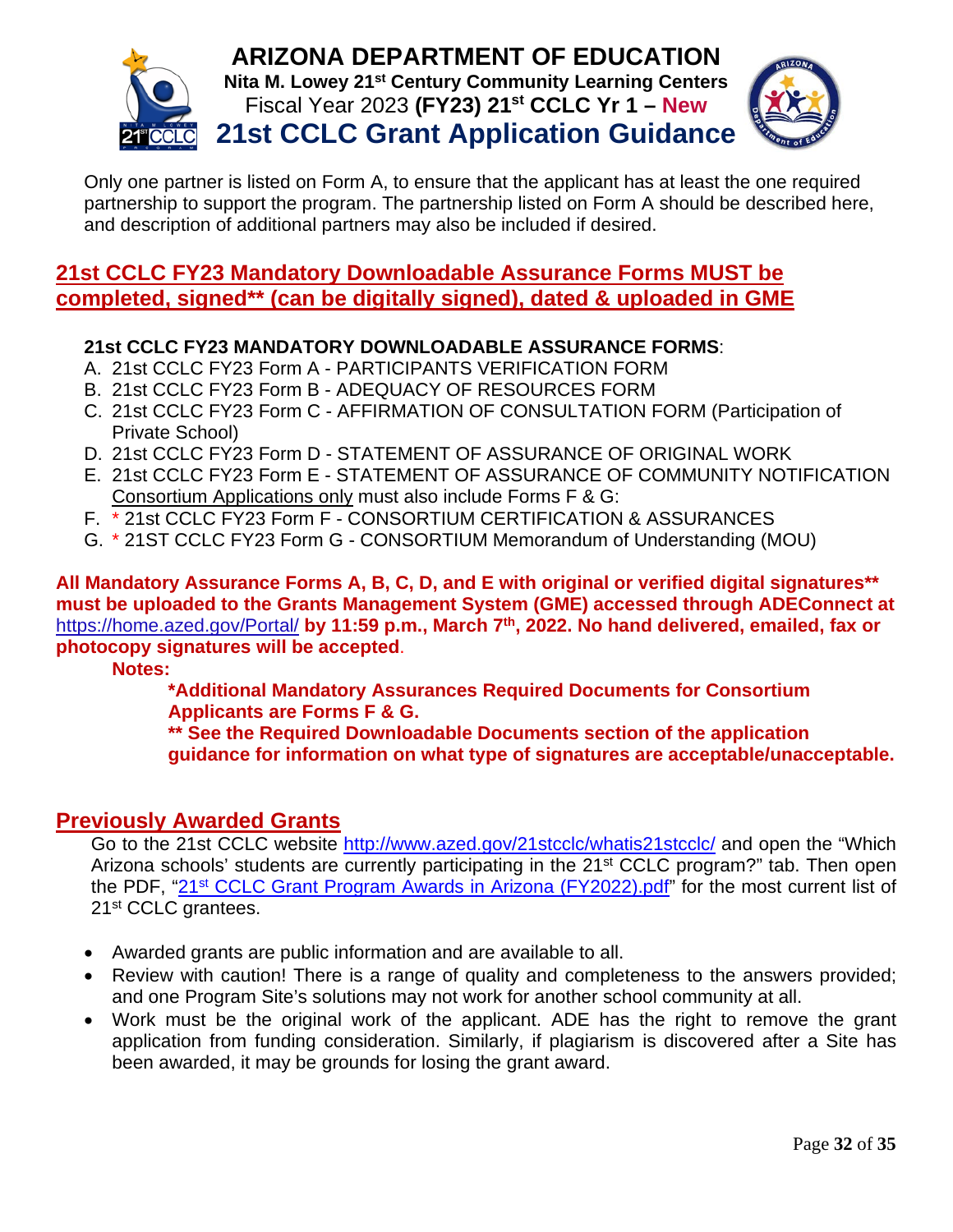

# **To Access Previously Awarded Grant Applications**

- 1) If you are a current user of the Grants Management System, sign in with your current login and password and use the SEARCH option to find an organization that has been awarded the 21st CCLC grant.
- 2) If you are not a current user of the Grants Management System, type this web address in your web browser:<https://gme.azed.gov/> and use the SEARCH option to find an organization that has been awarded the 21st CCLC grant.

| <b>GME Home</b>      | <b>Search Organizations</b>                |
|----------------------|--------------------------------------------|
| Search               |                                            |
| Contact ADE          |                                            |
| Document Library     | <b>Organization Name:</b><br>Begins With v |
| Help                 | <b>Organization Number:</b>                |
| <b>GME Sign-In</b>   |                                            |
|                      | County:<br>$\check{ }$                     |
| <b>Public Access</b> |                                            |
| Production           | Search<br>Reset                            |

- 3) Click on the hyperlink of the organization in the "Organization Name" column.
- 4) From the blue menu in the upper left corner, select Funding  $\triangleright$  Funding Applications.
- 5) The "21st CCLC Yr 1 New" applications that are at the "SEA 21st Century Community Learning Centers Yr 1 – New Director Approved" status are complete applications that were approved for funding.
	- Caution: The "21st CCLC Yr #" applications are continuing applications after award and are NOT the original comprehensive application that new applicants complete to apply for funding and would be less helpful for new applicants to review.
- 6) When the application is open, you must click on the dropdown menu to the right of the "District Level" portion of the application to reveal the sections that each applicant completed for its Site-specific proposal(s).
	- When a Site is selected, the "Related Documents" link is revealed. This is where the required Forms A – E are uploaded for each Site proposal.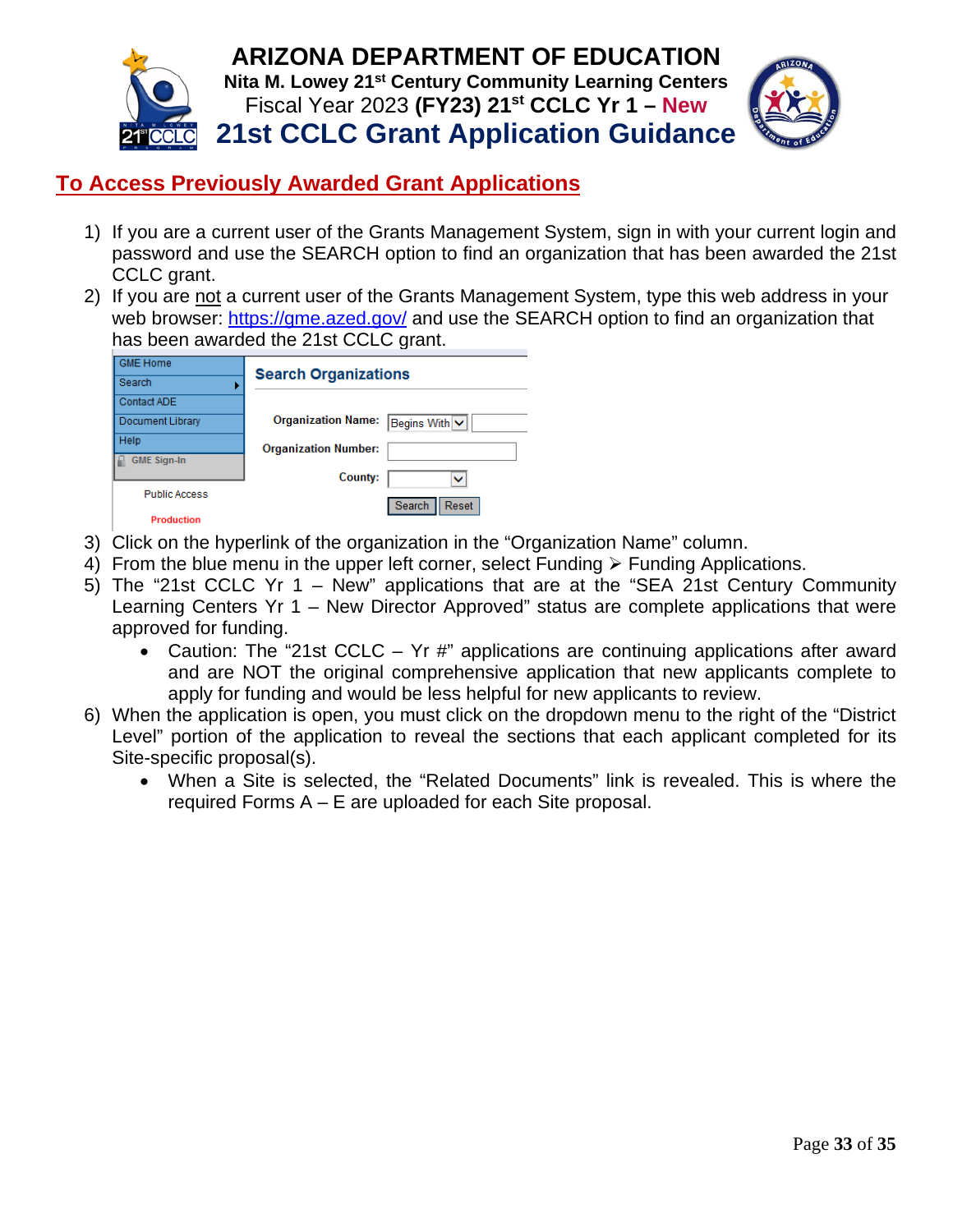



# <span id="page-34-0"></span>**Application Checklist for Completion**

- $\Box$  Was the Eligibility Verification Worksheet completed for each site?
- □ Was the Eligibility Verification Worksheet completed accurately addressing the requirements for Absolute Priority and Funding Formula?
- $\Box$  Was an application submitted for those eligible Site(s) only?
- $\Box$  Were all questions answered and within the 8,000-maximum character limit?
- □ Were all 21st CCLC FY23 Mandatory Downloadable Assurance Forms A-E (and F&G for Consortiums) completed and signed or digitally signed with appropriate signatures?
- □ Were all 21st CCLC FY23 Mandatory Downloadable Assurance Forms A-E (and F&G for Consortiums) uploaded in GME?
- □ Were the application and 21st CCLC FY23 Mandatory Downloadable Assurance Forms A-E (and F&G for Consortiums) submitted on time?
- □ Was application fully submitted, including both "LEA Business Manager Approved" and "LEA Authorized Representative Approved" levels of approval in GME?

**March 7, 2022 FULLY SUBMITTED IN THE GRANTS MANAGEMENT SYSTEM (GME) BY EXACTLY 11:59 P.M. NO EXCEPTIONS. LATE SUBMITTALS WILL NOT MOVE ON IN THE APPLICATION PROCESS.**



We equip Arizona students to realize their potential